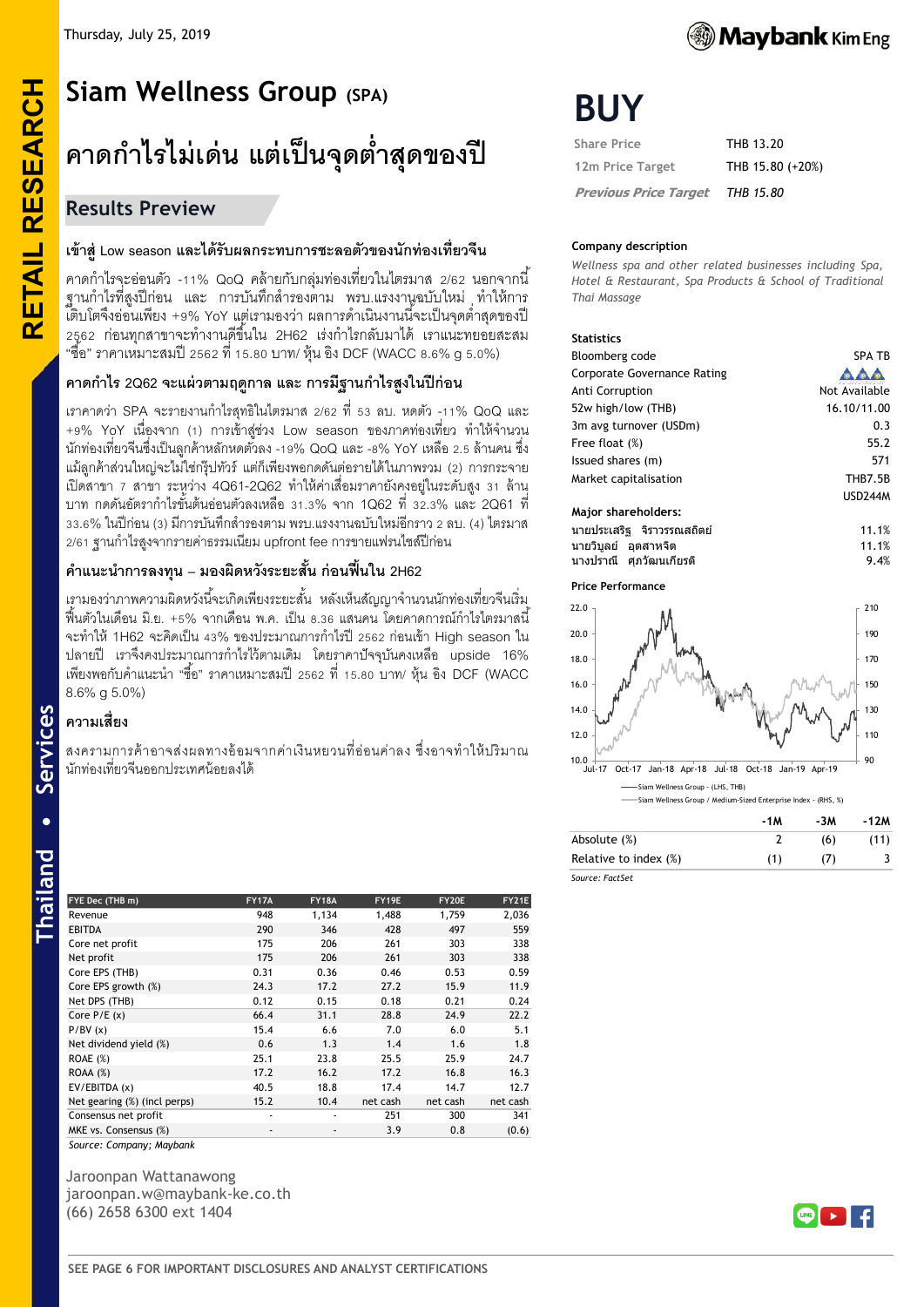| <b>Quarterly income statement</b> |                |             |            |             |       |                                                         |
|-----------------------------------|----------------|-------------|------------|-------------|-------|---------------------------------------------------------|
| (Btmn)                            | 2Q19F          | <b>1Q19</b> | QoQ        | <b>2Q18</b> | YoY   | <b>Note</b>                                             |
| Revenues                          | 347            | 341         | 1.9%       | 265         |       | 31.2% 2 new streath me, 2 new Lets Relax                |
| <b>COGs</b>                       | 238            | 231         | 3.4%       | 176         | 35.8% |                                                         |
| <b>Gross profits</b>              | 109            | 110         | $(1.3\%)$  | 89          | 22.1% |                                                         |
| Gross margin (%)                  | 31.3%          | 32.3%       |            | 33.6%       |       |                                                         |
| SG&A                              | 47             | 42          | 10.8%      | 37          | 26.7% |                                                         |
| Operating profit                  | 62             | 68          | $(8.7\%)$  | 52          | 18.8% |                                                         |
| Operating margin (%)              | 17.9%          | 20.0%       |            | 19.8%       |       |                                                         |
| <b>EBITDA</b>                     | 93             | 99          | (5.9%)     | 80          | 16.8% |                                                         |
| EBITDA margin (%)                 | 26.8%          | 29.1%       |            | 30.1%       |       |                                                         |
| Interest expense                  | $\overline{2}$ | 2           | 0.5%       | 2           | 4.9%  |                                                         |
| Normalised earning                | 53             | 59          | (11.3%)    | 48          | 8.6%  |                                                         |
| Extra ordinary gain (loss)        |                |             |            |             |       |                                                         |
| - Forex gain (loss)               | $\mathbf 0$    | 0           | n.m.       | 0           | n.m.  |                                                         |
| - Extra items                     | 0              | 0           | n.m.       | $\Omega$    | n.m.  |                                                         |
| Net profit                        | 53             | 59          | (11.3%)    | 48          | 8.6%  |                                                         |
| EPS (Bt) before extra item        | 0.09           | 0.01        | 821.4%     | 0.08        | 15.2% |                                                         |
| EPS(Bt)                           | 0.09           | 0.01        | 821.4%     | 0.08        | 15.2% |                                                         |
| Source: Company reports and MBKET |                |             |            |             |       |                                                         |
|                                   |                |             |            |             |       |                                                         |
| <b>Key indicators</b>             |                |             |            |             |       |                                                         |
|                                   | 2Q19F          | <b>1Q19</b> | QoQ        | <b>2Q18</b> | YoY   | <b>Note</b>                                             |
| Local spa branches                | 50             | 49          | 2.0%       | 41          | 22.0% |                                                         |
| Chinese tourist (mn)              | 2.530          | 3.107       | $(18.6\%)$ | 2.756       |       | (8.2%) Chinese tourist rebouned in Jun +5% MoM, -7% YoY |
| Sales portion                     | 6.5%           | 6.7%        |            | 7.7%        |       |                                                         |
| Source: Company reports and MBKET |                |             |            |             |       |                                                         |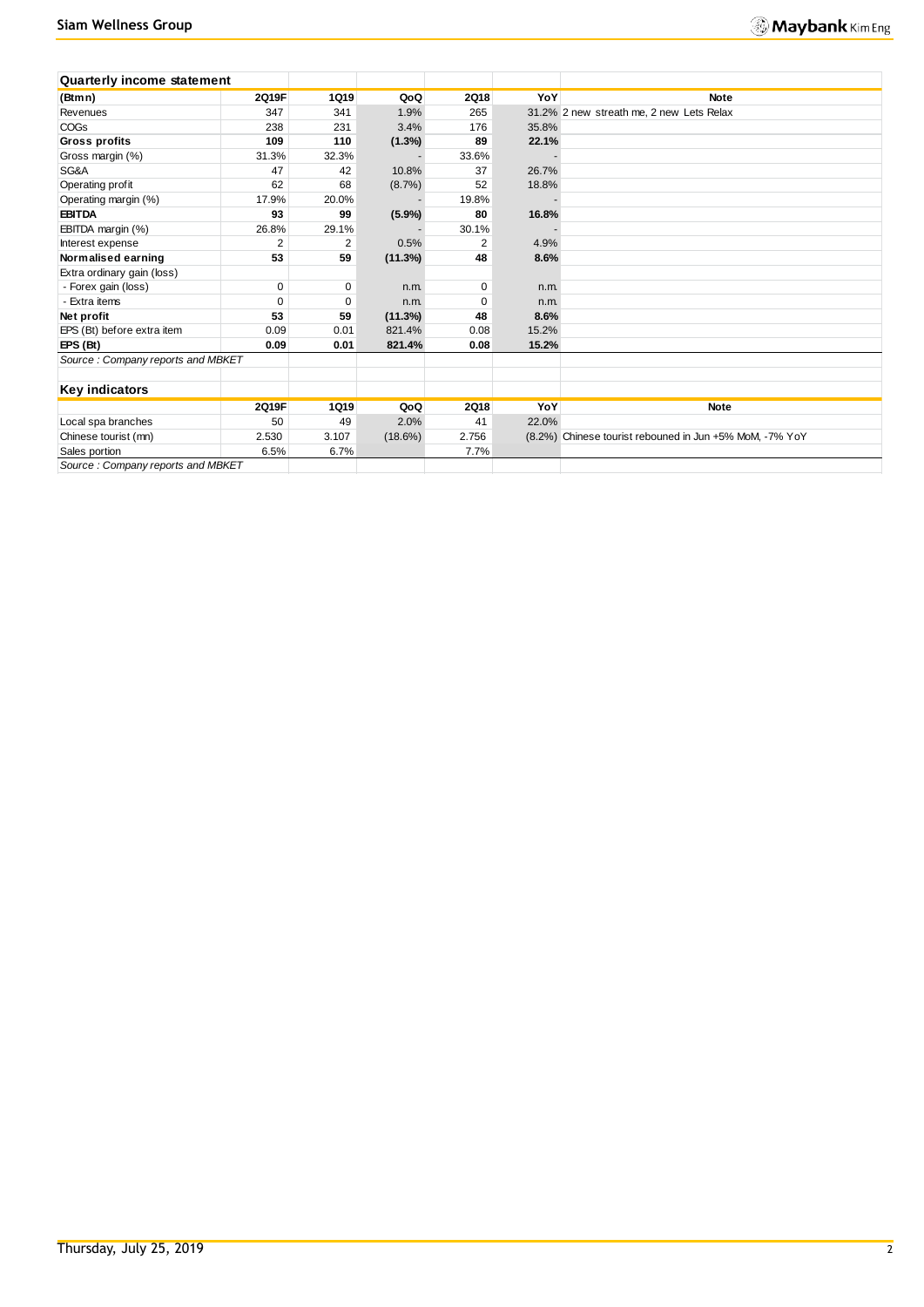| FYE 31 Dec                                           | <b>FY17A</b>  | <b>FY18A</b>  | FY19E          | <b>FY20E</b>     | FY21E          |
|------------------------------------------------------|---------------|---------------|----------------|------------------|----------------|
| <b>Key Metrics</b>                                   |               |               |                |                  |                |
| $P/E$ (reported) $(x)$                               | 47.1          | 45.4          | 28.8           | 24.9             | 22.2           |
| Core $P/E(x)$                                        | 66.4          | 31.1          | 28.8           | 24.9             | 22.2           |
| P/BV(x)                                              | 15.4          | 6.6           | 7.0            | 6.0              | 5.1            |
| P/NTA(x)                                             | 15.4          | 6.6           | 7.0            | 6.0              | 5.1            |
| Net dividend yield (%)                               | 0.6           | 1.3           | 1.4            | 1.6              | 1.8            |
| FCF yield (%)                                        | nm            | 1.5           | 2.6            | 3.5              | 4.2            |
| EV/EBITDA (x)                                        | 40.5          | 18.8          | 17.4           | 14.7             | 12.7           |
| EV/EBIT(x)                                           | 55.3          | 26.0          | 23.5           | 19.9             | 17.3           |
| <b>INCOME STATEMENT (THB m)</b>                      |               |               |                |                  |                |
| Revenue                                              | 947.6         | 1,134.3       | 1,487.5        | 1,759.1          | 2,035.7        |
| Gross profit                                         | 328.1         | 384.1         | 490.8          | 566.0            | 635.1          |
| <b>EBITDA</b>                                        | 289.9         | 345.8         | 428.4          | 497.0            | 558.6          |
| EBIT                                                 | 212.5         | 249.9         | 315.9          | 366.1            | 409.2          |
| Net interest income /(exp)                           | (6.6)         | (8.8)         | (8.8)          | (10.1)           | (11.1)         |
| Associates & JV                                      | 0.0           | 0.0           | 0.0            | 0.0              | 0.0            |
| Exceptionals                                         | 0.0           | 0.0           | 0.0            | 0.0              | 0.0            |
| Other pretax income                                  | 0.0           | 0.0           | 0.0            | 0.0              | 0.0            |
| Pretax profit                                        | 205.9         | 241.0         | 307.1          | 355.9            | 398.1          |
| Income tax                                           | (30.8)        | (35.4)        | (46.1)         | (53.4)           | (59.7)         |
| Minorities                                           | (0.0)         | (0.0)         | (0.0)          | (0.0)            | (0.0)          |
| Discontinued operations                              | 0.0           | 0.0           | 0.0            | 0.0              | 0.0            |
| Reported net profit                                  | 175.2         | 205.6         | 261.0          | 302.5            | 338.4          |
| Core net profit                                      | 175.2         | 205.6         | 261.0          | 302.5            | 338.4          |
| <b>BALANCE SHEET (THB m)</b>                         |               |               |                |                  |                |
| Cash & Short Term Investments                        | 142.7         | 111.5         | 465.1          | 658.6            | 878.0          |
| Accounts receivable                                  | 12.4          | 23.5          | 19.8           | 23.5             | 27.1           |
| Inventory                                            | 27.8          | 31.1          | 45.3           | 54.2             | 63.7           |
| Reinsurance assets                                   | 0.0           | 0.0           | 0.0            | 0.0              | 0.0            |
| Property, Plant & Equip (net)                        | 889.3         | 1,067.1       | 1,042.1        | 1,096.2          | 1,131.7        |
| Intangible assets                                    | 33.8          | 33.5          | 24.5           | 24.5             | 24.5           |
| Investment in Associates & JVs                       | 0.0           | 0.0           | 0.0            | 0.0              | 0.0            |
| Other assets                                         | 69.5          | 102.6         | 76.7           | 80.5             | 84.5           |
| <b>Total assets</b>                                  | 1,175.5       | 1,369.2       | 1,673.5        | 1,937.5          | 2,209.5        |
| ST interest bearing debt                             | 72.6          | 85.7          | 29.7           | 43.7             | 57.7           |
| Accounts payable                                     | 85.9          | 83.4          | 142.4          | 170.4            | 200.1          |
| Insurance contract liabilities                       | 0.0           | 0.0           | 0.0            | 0.0              | 0.0            |
| LT interest bearing debt                             | 185.1         | 126.3         | 345.9          | 375.9            | 391.9          |
| Other liabilities                                    | 77.0          | 273.0         | 81.0           | 83.0             | 85.0           |
| Total Liabilities                                    | 420.7         | 567.9         | 599.2          | 673.3            | 735.1          |
| <b>Shareholders Equity</b>                           | 754.8         | 970.4         | 1,074.4        | 1,264.2          | 1,474.4        |
| Minority Interest<br><b>Total shareholder equity</b> | 0.0<br>754.8  | 0.0<br>970.4  | 0.0<br>1,074.4 | 0.0              | 0.0<br>1,474.4 |
| Perpetual securities                                 | (0.0)         | (0.0)         | (0.0)          | 1,264.2<br>(0.0) | (0.0)          |
| Total liabilities and equity                         | 1,175.5       | 1,538.3       | 1,673.5        | 1,937.5          | 2,209.5        |
|                                                      |               |               |                |                  |                |
| CASH FLOW (THB m)                                    |               |               |                |                  |                |
| Pretax profit                                        | 205.9         | 241.0         | 307.1          | 355.9            | 398.1          |
| Depreciation & amortisation                          | 77.4          | 96.0          | 112.4          | 130.9            | 149.4          |
| Adj net interest (income)/exp                        | 6.6           | 8.8           | 8.8            | 10.1             | 11.1           |
| Change in working capital                            | 4.1           | (16.8)        | 14.6           | 15.5             | 16.5           |
| Cash taxes paid                                      | (30.8)        | (35.4)        | (46.1)         | (53.4)           | (59.7)         |
| Other operating cash flow                            | 0.0           | 0.0           | 0.0            | $0.0\,$          | 0.0            |
| Cash flow from operations                            | 206.3         | 318.3         | 384.1          | 444.8            | 500.0          |
| Capex                                                | (264.7)       | (221.2)       | (185.0)        | (185.0)          | (185.0)        |
| Free cash flow                                       | (58.4)        | 97.2          | 199.1          | 259.8            | 315.0          |
| Dividends paid<br>Equity raised / (purchased)        | (57.0)<br>0.0 | (39.9)<br>0.0 | (100.5)<br>0.0 | (112.7)<br>0.0   | (128.2)<br>0.0 |
| Change in Debt                                       | 154.4         | (46.4)        | 58.0           | 44.0             | 30.0           |
| Other invest/financing cash flow                     | (5.2)         | 1.8           | (1.7)          | (1.8)            | (1.9)          |
| Effect of exch rate changes                          | 0.0           | 0.0           | 0.0            | $0.0\,$          | 0.0            |
| Net cash flow                                        | 33.9          | 12.7          | 154.9          | 189.3            | 214.9          |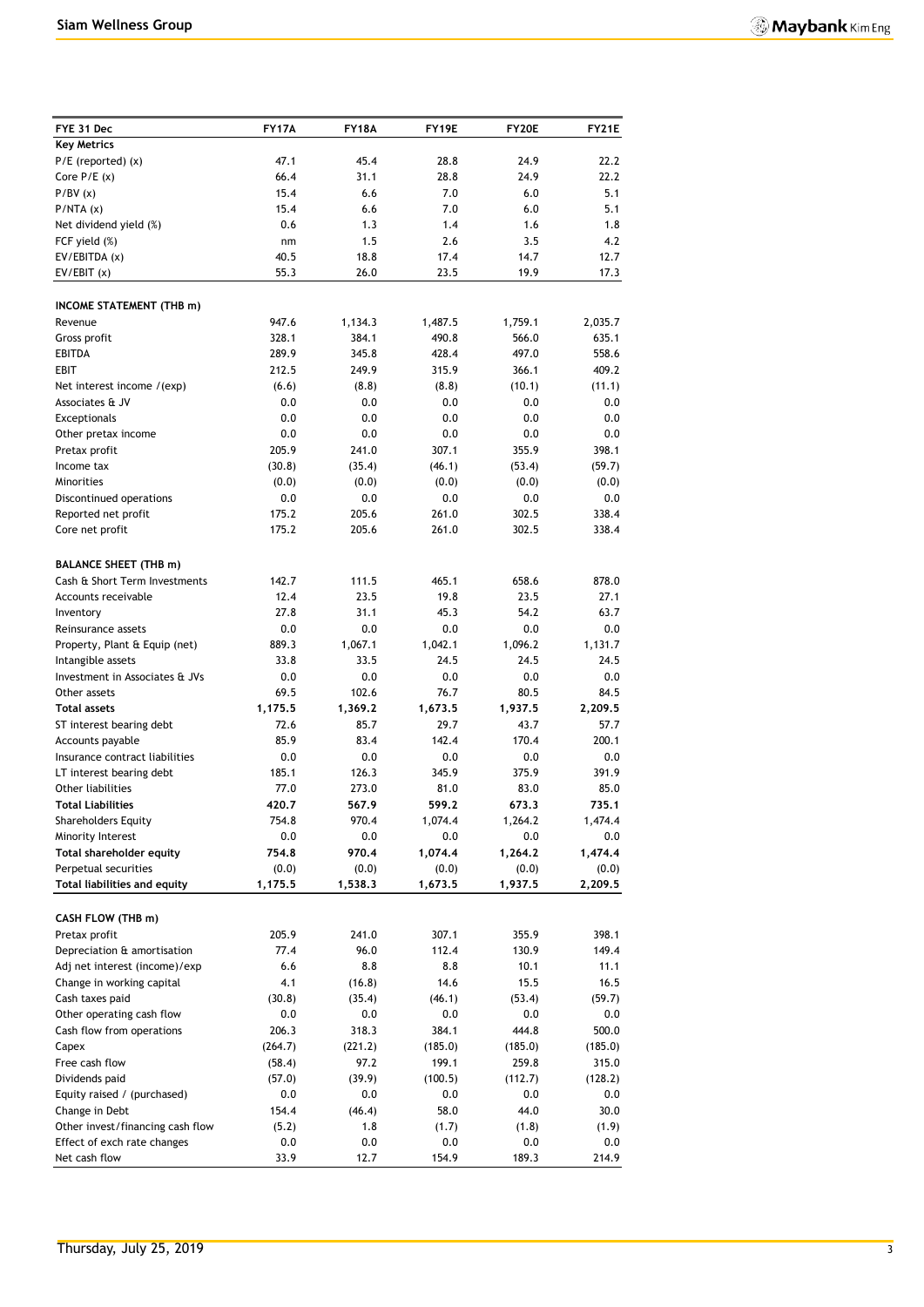| FYE 31 Dec                    | <b>FY17A</b> | <b>FY18A</b> | FY19E            | FY20E    | <b>FY21E</b> |
|-------------------------------|--------------|--------------|------------------|----------|--------------|
| <b>Key Ratios</b>             |              |              |                  |          |              |
| Growth ratios (%)             |              |              |                  |          |              |
| Revenue growth                | 30.7         | 19.7         | 31.1             | 18.3     | 15.7         |
| <b>EBITDA</b> growth          | 31.4         | 19.3         | 23.9             | 16.0     | 12.4         |
| EBIT growth                   | 28.5         | 17.6         | 26.4             | 15.9     | 11.8         |
| Pretax growth                 | 25.7         | 17.1         | 27.4             | 15.9     | 11.9         |
| Reported net profit growth    | 24.3         | 17.4         | 26.9             | 15.9     | 11.9         |
| Core net profit growth        | 24.3         | 17.4         | 26.9             | 15.9     | 11.9         |
|                               |              |              |                  |          |              |
| Profitability ratios (%)      |              |              |                  |          |              |
| <b>EBITDA</b> margin          | 30.6         | 30.5         | 28.8             | 28.3     | 27.4         |
| EBIT margin                   | 22.4         | 22.0         | 21.2             | 20.8     | 20.1         |
| Pretax profit margin          | 21.7         | 21.3         | 20.6             | 20.2     | 19.6         |
| Payout ratio                  | 39.0         | 41.7         | 40.0             | 40.0     | 40.0         |
| <b>DuPont analysis</b>        |              |              |                  |          |              |
| Net profit margin (%)         | 18.5         | 18.1         | 17.5             | 17.2     | 16.6         |
| Revenue/Assets (x)            | 0.8          | 0.8          | 0.9              | 0.9      | 0.9          |
| Assets/Equity (x)             | 1.6          | 1.4          | 1.6              | 1.5      | 1.5          |
| <b>ROAE</b> (%)               | 25.1         | 23.8         | 25.5             | 25.9     | 24.7         |
| ROAA (%)                      | 17.2         | 16.2         | 17.2             | 16.8     | 16.3         |
|                               |              |              |                  |          |              |
| Liquidity & Efficiency        |              |              |                  |          |              |
| Cash conversion cycle         | (27.5)       | (20.8)       | (21.7)           | (27.8)   | (28.0)       |
| Days receivable outstanding   | 4.0          | 5.7          | 5.2              | 4.4      | 4.5          |
| Days inventory outstanding    | 14.0         | 14.1         | 13.8             | 15.0     | 15.2         |
| Days payables outstanding     | 45.4         | 40.6         | 40.8             | 47.2     | 47.6         |
| Dividend cover (x)            | 2.6          | 2.4          | 2.5              | 2.5      | 2.5          |
| Current ratio $(x)$           | 0.9          | 0.4          | 2.4              | 2.8      | 3.2          |
| Leverage & Expense Analysis   |              |              |                  |          |              |
| Asset/Liability (x)           | 2.8          | 2.4          | 2.8              | 2.9      | 3.0          |
| Net gearing (%) (incl perps)  | 15.2         | 10.4         | net cash         | net cash | net cash     |
|                               | 15.2         |              |                  | net cash |              |
| Net gearing (%) (excl. perps) | 32.3         | 10.4<br>28.3 | net cash<br>35.7 | 36.1     | net cash     |
| Net interest cover (x)        |              |              |                  |          | 36.9         |
| Debt/EBITDA (x)               | 0.9          | 0.6          | 0.9              | 0.8      | 0.8          |
| Capex/revenue (%)             | 27.9         | 19.5         | 12.4             | 10.5     | 9.1          |
| Net debt/ (net cash)          | 115.0        | 100.4        | (89.4)           | (239.0)  | (428.3)      |

*Source: Company; Maybank*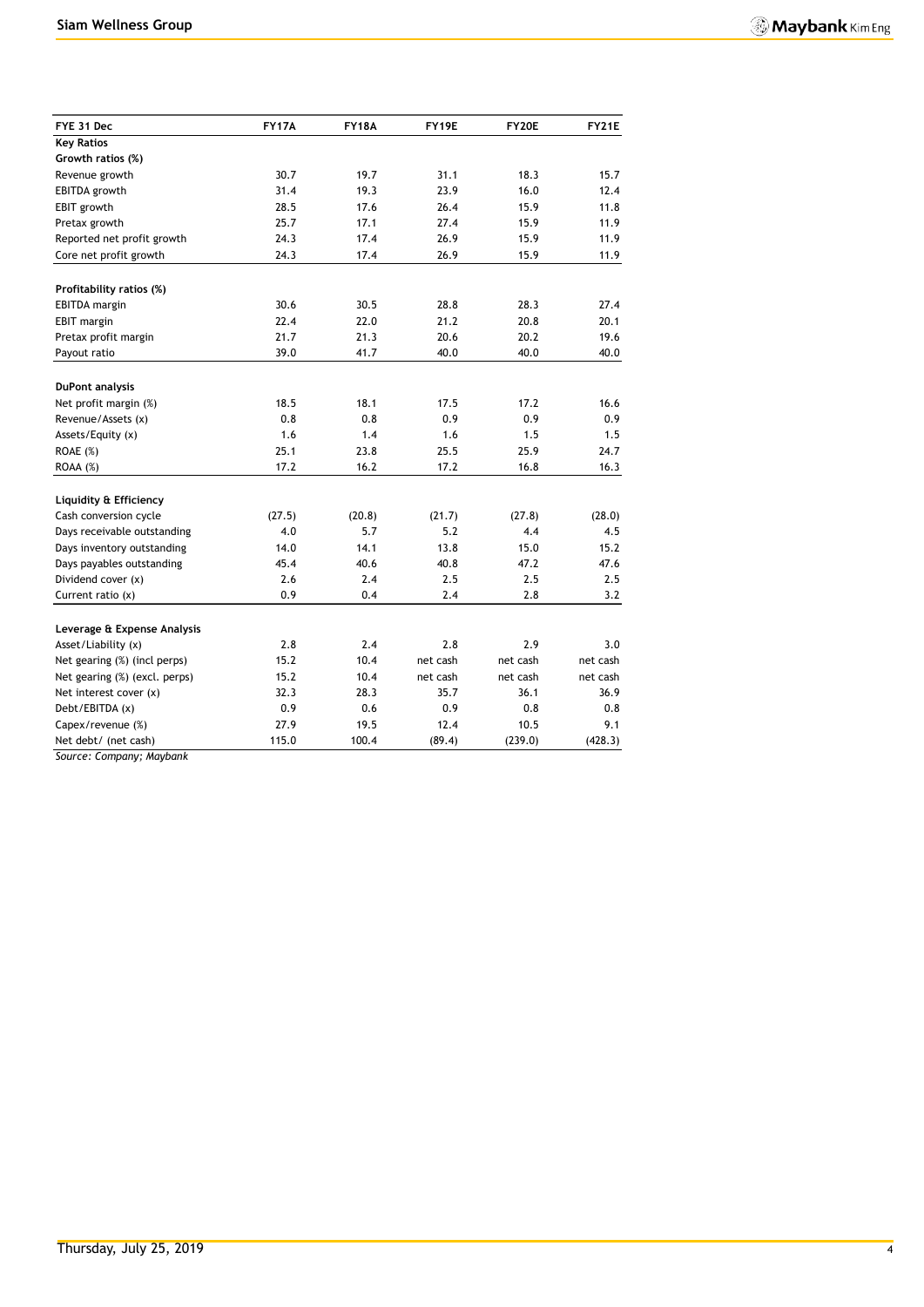#### **Historical recommendations and target price: Siam Wellness Group (SPA)**



#### **Definition of Ratings (For MayBank Kim Eng Thailand)**

Maybank Kim Eng Research uses the following rating system:

**BUY Return is expected to be above 10% in the next 12 months (excluding dividends) TRADING BUY**/**TAKE PROFIT** Return is expected to be between - 10% to +10% in the next 12 months (excluding dividends). **SELL Return is expected to be below -10% in the next 12 months (excluding dividends)** 

#### **Applicability of Ratings**

The respective analyst maintains a coverage universe of stocks, the list of which may be adjusted according to needs. Investment ratings are only applicable to the stocks which form part of the coverage universe. Reports on companies which are not part of the coverage do not carry investment ratings as we do not actively follow developments in these companies.

#### **Some common terms abbreviated in this report (where they appear):**

| Adex = Advertising Expenditure                      | $FCF = Free Cashflow$           | <b>PE = Price Earnings</b>              |
|-----------------------------------------------------|---------------------------------|-----------------------------------------|
|                                                     |                                 |                                         |
| <b>BV = Book Value</b>                              | $FV = Fair Value$               | PEG = PE Ratio To Growth                |
| <b>CAGR = Compounded Annual Growth Rate</b>         | $FY = Financial Year$           | $PER = PE Ratio$                        |
| Capex = Capital Expenditure                         | $FYE = Financial Year$ End      | QoQ = Quarter-On-Quarter                |
| CY = Calendar Year                                  | $M \circ M = M \circ th$ -Month | ROA = Return On Asset                   |
| DCF = Discounted Cashflow                           | NAV = Net Asset Value           | $ROE = Return On Equity$                |
| <b>DPS = Dividend Per Share</b>                     | NTA = Net Tangible Asset        | ROSF = Return On Shareholders' Funds    |
| <b>EBIT = Earnings Before Interest And Tax</b>      | $P = Price$                     | WACC = Weighted Average Cost Of Capital |
| <b>EBITDA = EBIT, Depreciation And Amortisation</b> | $PA. = Per Annum$               | $YoY = Year-On-Year$                    |
| <b>EPS = Earnings Per Share</b>                     | <b>PAT = Profit After Tax</b>   | $YTD = Year-To-Date$                    |
| EV = Enterprise Value                               | PTHB = Profit Before Tax        |                                         |
|                                                     |                                 |                                         |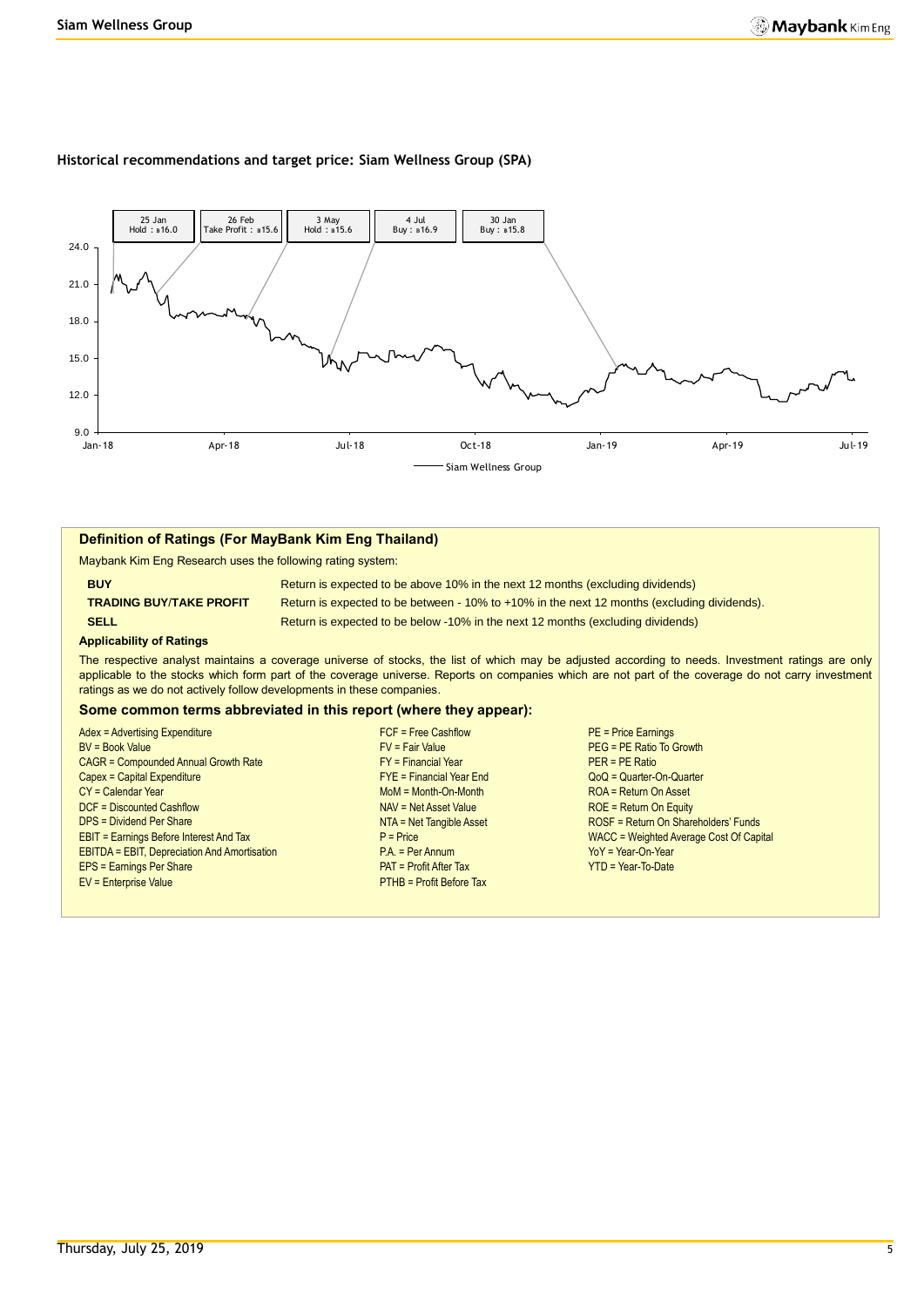# **APPENDIX I:TERMS FOR PROVISION OF REPORT, DISCLOSURES AND DISCLAIMERS**

้ รายงานนี้ ถูกจัดทำขึ้นเพื่อเผยแพร่ และเพื่อเป็นการให้ข้อมูลเท่านั้น มิใช่การชักจูงให้ซื้อหรือขายหุ้นที่กล่าวถึงในรายงานนี้ นักลงทุนควรพึงตระหนักไว้เสมอว่า มูลค่า ี ของหุ้นอาจมีความผันผวน มีการเพิ่มขึ้นและลดลงได้ตลอดเวลา ความเห็น หรือคำแนะนำต่างๆ จัดทำขึ้นบนพื้นฐานของเทคนิค และปัจจัยพื้นฐาน ซึ่งอาจมีความ ้ แตกต่างกัน การประเมินมูลค่าที่เหมาะสมทางเทคนิค อาจใช้วิธีการที่แตกต่างจากการวิเคราะห์เชิงปัจจัยพื้นฐาน โดยขึ้นอยู่กับปัจจัยทางด้านราคา และมูลค่าการซื้อ ่ ขาย ซึ่งแตกต่างไปจากการวิเคราะห์เชิงปัจจัยพื้นฐาน ดังนั้นผลตอบแทนของนักลงทุนจึงอาจต่ำกว่าต้นทุนได้ และผลตอบแทนจากการลงทุนในอดีตไม่สามารถสะท้อน ถึงผลตอบแทนในอนาคตได้ บทวิเคราะห์นี้ไม่ได้มีจุดประสงค์เพื่อแนะนำการลงทุนเพื่อบุคคลใดเป็นการเฉพาะ และเพื่อวัตถุประสงค์เฉพาะเจาะจงต่อการลงทุน ฐานะ ทางการเงิน และความต้องการส่วนบุคคลของนักลงทุนที่ได้รับหรืออ่านบทวิเคราะห์ฉบับนี้ เพราะฉะนั้น นักลงทุนจึงควรใช้วิจารณญาณ ในการอ่านบทวิเคราะห์ฉบับนี้

การจัดทำรายงานฉบับนี้ ได้อ้างอิงมาจากแหล่งข้อมูลที่ได้รับการยอมรับว่ามีความน่าเชื่อถือ แต่ไมได้เป็นการรับรองจาก Maybank Investment Bank Berhad และ บริษัทย่อยและในเครือ (รวมเรียก "Maybank Kim Eng") ผลที่ตามมาทั้งในส่วนของความแม่นยำ หรือเรียบร้อยสมบูรณ์จึงไม่ได้เป็นความรับผิดชอบจากทางMaybank Kim Eng ดังนั้น Maybank Kim Eng และ เจ้าหน้าที่ ,กรรมการ ,บริษัทร่วม และหน่วยงานที่เกี่ยวข้อง และ/หรือพนักงาน (รวมเรียกว่า "Representatives") จะไม่มีส่วน ้ รับผิดชอบต่อการสูญเสียต่างๆ ที่เกิดขึ้นทั้งทางตรงหรือทางอ้อมจากการใช้รายงานฉบับนี้ ข้อมูล ,ความเห็น และคำแนะนำที่ปรากฦอยู่ในบทวิเคราะห์ฉบับนี้อาจมีการ เปลี่ยนแปลงได้ตลอดเวลา โดยไม่ต้องแจ้งให้ทราบล่วงหน้า

้บทวิเคราะห์นี้อาจมีการคาดการณ์ผลการดำเนินงานล่วงหน้า ซึ่งส่วนใหญ่จะเห็นได้จากการใช้คำต่างๆ เหล่านี้ เช่น"คาดว่า" "เชื่อว่า" "คาดการณ์ว่า" "มีแนวโน้มว่า" "มีแผนว่า" "ประมาณการ" หรือ การอธิบายว่า เหตุการณ์นี้ "อาจ" เกิดขึ้น หรือ เหตุการณ์นี้ "เป็นไปได้" ที่จะเกิดขึ้น เป็นต้น การคาดการณ์ล่วงหน้า จะอยู่บนพื้นฐาน ของสมมติฐานที่ตั้งขึ้นและอ้างอิงบนข้อมูลในปัจจุบัน และยังขึ้นอยู่กับความเสี่ยงและความไม่แน่นอนที่จะทำให้ผลการดำเนินงานที่แท้จริงแตกต่างไปจากที่คาดการณ์ ี ได้อย่างมีนัยยะสำคัญ นักลงทุนจึงไม่ควรใช้การคาดการณ์ล่วงหน้านี้เป็นหลักในการตัดสินใจลงทุนหลังจากวันที่บทวิเคราะห์ถูกเผยแพร่ออกไป Maybank Kim Eng ไม่ถือเป็นภาระผูกพันในการปรับประมาณการ หากมีข้อมูลใหม่หรือเหตุการณ์ที่ไม่คาดคิดขึ้น

. Maybank Kim Eng รวมถึงเจ้าหน้าที่ ,กรรมการ และพนักงาน ซึ่งรวมถึงหน่วยงานที่เกี่ยวข้องกับการจัดทำ หรือการเผยแพร่บทวิเคราะห์นี้ อาจมีส่วนร่วม หรือมีสิทธิ ิ ลงทุนในหุ้นตัวนี้ หรือ มีส่วนได้เสียต่างๆ กับผู้ที่ออกหลักทรัพย์นี้ นอกจากนี้ราคาหุ้นอาจเคลื่อนไหวไปตามสิ่งที่เสนอในบทวิเคราะห์นี้Maybank Kim Eng มีสิทธิใช้ -ข้อมูลในรายงานนี้ ก่อนที่รายงานนี้จะถูกเผยแพร่ออกไปภายใต้ขอบเขตที่กฎหมายรับรองเท่านั้น กรรมการ ,เจ้าหน้า และ/หรือพนักงานของ Maybank Kim Eng ท่าน หนึ่งท่านใด หรือมากกว่าหนึ่งท่าน สามารถเป็นกรรมการในบริษัทจดทะเบียนนี้ได้

ี บทวิเคราะห์นี้ถูกทำขึ้นมาเพื่อลูกค้าของ Maybank Kim Eng และห้ามนำไปแก้ไข ดัดแปลง แจกจ่าย และนำไปจัดทำใหม่ ไม่ว่าจะเป็นบางส่วน หรือเต็มฉบับ หากไม่ได้ รับอนุญาตจาก Maybank Kim Eng เป็นการล่วงหน้า ทั้งนี้ Maybank Kim Eng และตัวแทนที่เกี่ยวข้อง จะไม่รับผิดชอบต่อผลที่ตามมาจากการกระทำของบุคคลที่ 3 ที่ กระท าสิ่งที่ถูกห้ามดังกล่าว

บทวิเคราะห์นี้ไม่ได้ทำขึ้นมาโดยตรง หรือมีจุดประสงค์เพื่อการแจกจ่าย หรือถูกใช้โดยสาธารณะชนทั่วไป หรือประชาชนทั้งหมดที่อาศัยในประเทศท้องถิ่นที่ออก ่ หลักทรัพย์นี้ หรือในท้องถิ่น เมือง หรือ ประเทศอื่นๆ ที่กฎหมายในประเทศนั้นไม่อนุญาต บทวิเคราะห์นี้ทำขึ้นมาเพื่อการใช้ในประเทศที่กฎหมายอนุญาตเท่านั้น หลักทรัพย์นี้อาจจะไม่ได้ถูกรับรองการซื้อขายโดยกฎหมายทุกกฎหมาย หรือทำการซื้อขายได้สำหรับนักลงทุนทุกประเภท นักลงทุนควรใช้วิจารณญาณอย่างยิ่งในการ นำคำแนะนำ หรือคำเตือนต่างๆ ที่ได้กล่าวไว้ข้างต้นมาใช้ เนื่องจากความแตกต่างทางด้านภูมิศาสตร์ของแต่ละบุคคล และระยะเวลาในการได้รับบทวิเคราะห์นี้

### **มาเลเซีย**

้ ความเห็นหรือคำแนะนำที่ปรากฏในบทวิเคราะห์ฉบับนี้เป็นการประเมินจากด้านเทคนิก และปัจจัยพื้นฐาน โดยความเห็นทางด้านเทคนิกอาจมีความ แตกต่างจาก -ปัจจัยพื้นฐาน เนื่องจากการประเมินด้านเทคนิกได้ใช้วิธีที่แตกต่างกัน โดยมุ่งเน้นข้อมูลด้านราคา และปริมาณการซื้อขายของหลักทรัพย์ที่ Bursa Malaysia Securities Berhad วิเคราะห์หลักทรัพย์

# **สิงคโปร์**

ิ รายงานฉบับนี้จะทำขึ้นบนวันและข้อมูลที่เกิดขึ้น ซึ่งอาจมีการเปลี่ยนแปลงได้ บริษัท Maybank Kim Eng Research จำกัด ("Maybank KERPL") ในสิงคโปร์ไม่มี เงื่อนไขที่จะต้องปรับปรุงข้อมูลต่างๆ ให้แก่ผู้รับข้อมูลนี้ การเผยแพร่ในสิงคโปร์ ผู้รับรายงานฉบับนี้จะติดต่อกับ Maybank KERPL ในสิงคโปร์ ทั้งในแง่ของการแนะนำ หรือเกี่ยวข้องกับรายงานฉบับนี้ หากผู้รับรายงานฉบับนี้ไม่ได้เป็นนักลงทุน, ผู้เชี่ยวชาญทางการลงทุน หรือนักลงทุนประเภทสถาบัน (จำกัดความใน Section 4A ตาม ึ กฎหมาย Singapore Securities and Futures) ทั้งนี้ Maybank KERPL จะรับผิดชอบบนเนื้อหาที่ปรากฏในรายงานฉบับนี้ แต่เป็นการรับผิดชอบที่จำกัดความเขตตาม ึกภหมายที่กำหน*ด* 

# **ไทย**

การเปิดเผยผลการสำรวจของสมาคมส่งเสริมสถาบันกรรมการบริษัทไทย (IOD) ในเรื่องการกำกับดูแลกิจการ (Corporate Governance) นี้ เป็นการดำเนินการตาม นโยบายของสำนักงานคณะกรรมการกำกับหลักทรัพย์และตลาดหลักทรัพย์ โดยการสำรวจของ IOD เป็นการสำรวจและประเมินจากข้อมูล ของบริษัทจดทะเบียนใน ้ตลาดหลักทรัพย์แห่งประเทศไทย และตลาดหลักทรัพย์ เอ็มเอไอ ที่มีการเปิดเผยต่อสาธารณะ และเป็นข้อมูลที่ผู้ลงทุนทั่วไปสามารถเข้าถึงได้ ดังนั้น ผลสำรวจ ดังกล่าวจึงเป็นการนำเสนอในมุมมองของบุคคลภายนอก โดยไม่ได้เป็นการประเมินการปฏิบัติ และมิได้มีการใช้ข้อมูลภายใน ในการประเมิน

่ อนึ่ง ผลการสำรวจดังกล่าว เป็นผลการสำรวจ ณ วันที่ปรากกฎในรายงานการกำกับดูแลกิจการ บริษัทจดทะเบียนไทยเท่านั้น ดังนั้น ผลการสำรวจ จึงอาจเปลี่ยนแปลง ได้ภายหลังวันดังกล่าว ทั้งนี้ บริษัทหลักทรัพย์ เมย์แบงก์ กิมเอ็ง (ประเทศไทย) จำกัด (มหาชน) มิได้ยืนยันหรือรับรองถึงความถูกต้องของ ผลการสำรวจดังกล่าวแต่ อย่างใด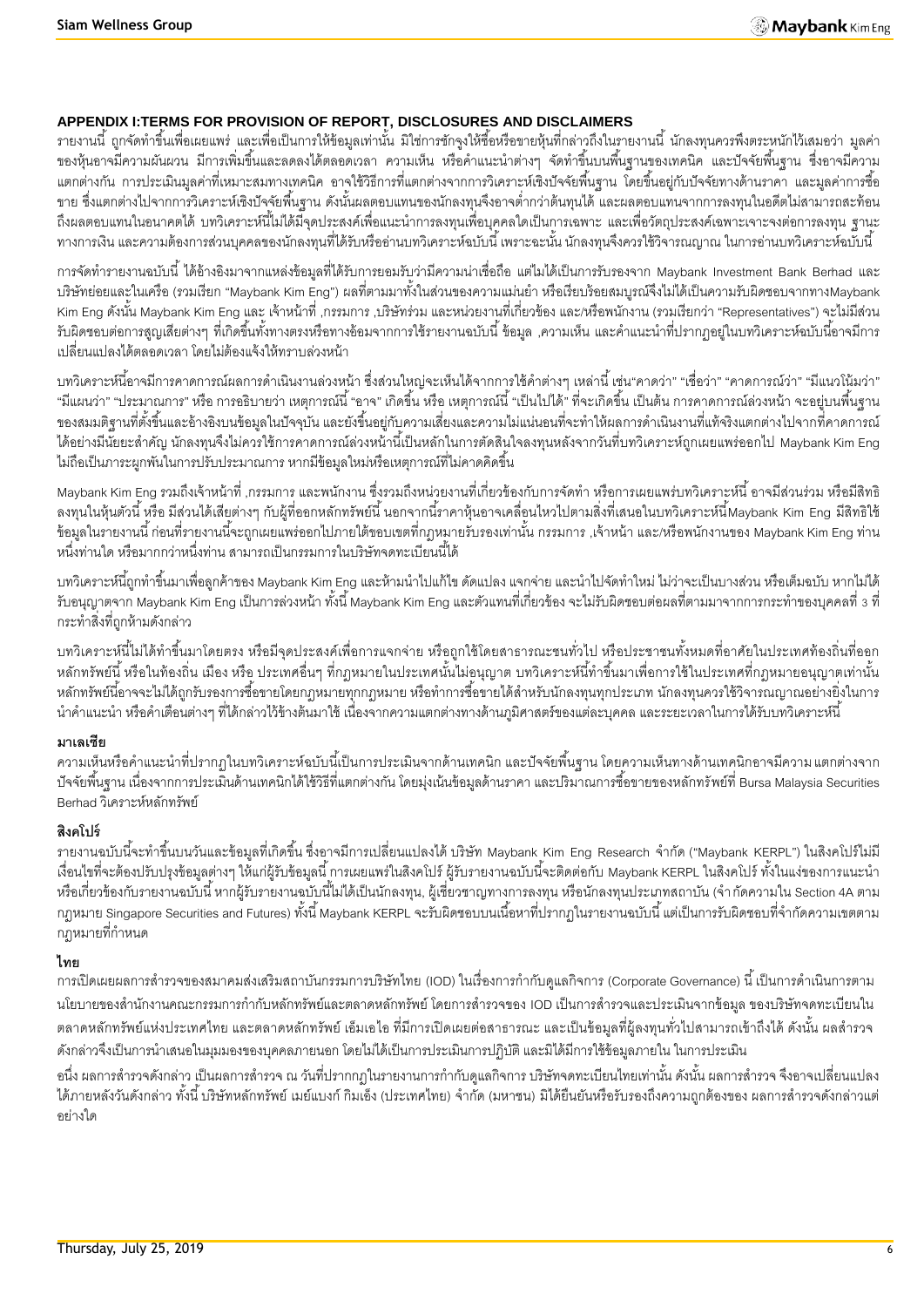### **สหรัฐอเมริกา**

ี บทวิเคราะห์ฉบับนี้จัดทำขึ้นโดย MKE เพื่อเผยแพร่ในสหรัฐฯ ("US") สำหรับลูกค้าสถาบันในสหรัฐฯ เป็นสำคัญ (ตามคำนิยามใน Rule 15a-6 ภายใต้กฎหมาย Securities Exchange Act of 1934) โดย Maybank Kim Eng Securities USA Inc ("Maybank KESUSA") เท่านั้น ซึ่งถือเป็น Broker-Dealer ที่ได้จดทะเบียนใน สหรัฐฯ (ตามกฎหมาย Section 15 ของ Securities Exchange Act of 1934) ทั้งนี้ความรับผิดชอบในการเผยแพร่รายงานฉบับนี้ อยู่ภายใต้ Maybank KESUSA ใน สหรัฐฯ เท่านั้น รายงานฉบับนี้ไม่สามารถจัดส่งถึงท่านได้ หาก MKE ไม่อนุญาต หรือภายใต้ข้อจำกัดของกฎหมายหรือหลักเกณฑ์ที่ไม่สามารถจัดส่งถึงท่านได้ ทั้งนี้ผู้ ได้รับรายงานฉบับนี้จะต้องทำความเข้าใจด้วยว่า Maybank KESUSA ได้นำเสนอบทวิเคราะห์นี้ภายใต้หลักเกณฑ์ของการลงทุนที่เกี่ยวเนื่องกับกฎหมาย และ หลักเกณฑ์การกำกับ

## **อังกฤษ**

ี เอกสารฉบับนี้ได้ถูกเผยแพร่โดย บริษัท Maybank Kim Eng Securities (London) จำกัด ("Maybank KESL") ซึ่งได้รับอนุญาตและอยู่ภายใต้การกำกับดูแลของ The -Financial Services Authority และ Informational Purposes เท่านั้น เอกสารฉบับนี้ไม่ได้มีเจตนาที่จะเผยแพร่แก่บุคคลที่ถูกจำกัดความเป็นนักลงทุนรายย่อย (Retail Client) ตามความหมายของ The Financial Services and Markets Act 2000 ภายในประเทศอังกฤษ ข้อสรุปใดๆ ที่เกิดจากบุคคลที่ 3 เพื่อเป็ นความสะดวกแก่ผู้ได้รับ ้เอกสารฉบับนี้เท่านั้น ทั้งนี้บริษัทฯ ไม่มีส่วนรับผิดชอบต่อความเห็น หรือความถูกต้องดังกล่าว และการเข้าถึงข้อมูลดังกล่าวเป็นความเสี่ยงของผู้รับเอกสารเท่านั้น ้นอกจากนี้ผ้รับเอกสารฉบับนี้ควรปรึกษาที่ปรึกษาทางภาษีของตนเองเพื่อให้เกิดความถูกต้องในการแนวทางดังกล่าว เพราะเอกสารฉบับนี้ไม่ได้ประเมินถึงกฎหมาย เฉพาะทาง, บัญชี หรือที่ปรึกษาทางด้านภาษี

### **DISCLOSURES**

#### **Legal Entities Disclosures**

**ิมาเลเซีย**: เอกสารฉบับนี้ได้จัดทำและเผยแพร่ในประเทศมาเลเซีย โดย Maybank Investment Bank Berhad (15938-H) ซึ่งเป็นในกลุ่มเดียวกับ Bursa Malaysia Berhad และเป็ นผู้ถือใบอนุญาต Capital Market and Services ที่ออกโดย The Securities Commission ในประเทศมาเลเซีย

**ี <b>สิงคโปร์**: เอกสารฉบับนี้จัดทำขึ้นและเผยแพร่ในประเทศสิงคโปร์ โดย Maybank KERPL (จดทะเบียนเลขที่ 197201256N) ภายใต้การกำกับดูแล Monetary Authority of Singapore

**้อินโดนีเซีย**: PT Kim Eng Securities ("PTKES") (จดทะเบียนเลขที่ KEP-251/PM/1992) เป็นสมาชิกของ Indonesia Stock Exchange และอย่ภายใต้การกำกับของ BAPEPAM LK

**ไทย**: MBKET (จดทะเบียนเลขที่ 0107545000314) เป็นสมาชิกของ The Stock Exchange of Thailand และอยู่ภายใต้การกำกับของกระทรวงการคลัง และกลต.

**ฟิลิปปินส์**: MATRKES (จดทะเบียนเลขที่ 01-2004-00019) เป็นสมาชิกของ The Philippines Stock Exchange และอยู่ภายใต้การกำกับดูแลของ The Securities and Exchange Commission

**เวียดนาม**: บริษัท Kim Eng Vietnam Securities จำกัด ("KEVS") (ใบอนุญาตเลขที่ 71/UBCK-GP) ซึ่งใบอนุญาตอยู่ภายใต้ The State Securities Commission of Vietnam

ี**ฮ่องกง**: KESHK (Central Entity No: AAD284) ภายใต้กำกับโดย The Securities and Futures Commission

**้อินเดีย**: บริษัท Kim Eng Securities India Private จำกัด ("KESI") เป็นส่วนหนึ่งของ The National Stock Exchange of India Limited (จดทะเบียนเลขที่: INF/INB ่ 231 452435) และ Bombay Stock Exchange (จดทะเบียนเลขที่ INF/INB 011452431) ซึ่งอยู่ภายใต้การกำกับดูแลของ Securities and Exchange Board of India ทั ้งนี ้ KESI ได้จดทะเบียนกับ SEBI ประเภท 1 Merchant Broker (จดทะเบียนเลขที่ INM 000011708)

**ิสหรัฐฯ:** Maybank KESUSA เป็นสมาชิกที่ได้รับอนุญาต และอยู่ภายใต้การกำกับดูแลของ FINRA – Broker ID 27861

**อังกฤษ**: Maybank KESL (จดทะเบียนเลขที่ 2377538)เป็นสมาชิกที่ได้รับอนุญาต และอยู่ภายใต้การกำกับดูแลของ The Financial Services Authority

### **Disclosure of Interest**

**มาเลเซีย:** MKE และตัวแทนที่เกี่ยวข้อง อาจมีสถานะหรือมีความเกี่ยวข้องกับหลักทรัพย์ในเวลาใดเวลาหนึ่ง และอาจมีกิจกรรมที่มากขึ ้นในฐานะ market maker หรือ ่ อาจเป็นผู้รับประกันการจำหน่าย หรือเกี่ยวข้องกับหลักทรัพย์นี้ และอาจเป็นผู้ให้บริการด้านวาณิชธนกิจ, ให้คำปรึกษา หรือบริการอื่นๆ ที่เกี่ยวข้องกับหลักทรัพย์นี้

**สิงคโปร์**: ณ วันที่ 25 กรกฎาคม 2562, Maybank KERPL และนักวิเคราะห์ที่วิเคราะห์หลักทรัพย์นี้ไม่มีส่วนได้เสียกับการให้คำแนะนำหลักทรัพย์ที่ปรากภในบท .<br>วิเคราะห์ล<sub>บับ</sub>นี้

**ไทย**: MBKET อาจมีธุรกิจที่เกี่ยวเนื่องกับ หรือ มีความเป็นไปได้ที่จะเป็นผู้ออกตราสารอนุพันธ์ Derivatives Warrants บนหลักทรัพย์ที่ปรากฏอยู่ในบทวิเคราะห์ฉบับนี้ ดังนั้นนักลงทุนควรใช้วิจารณญาณพิจารณาถึงประเด็นนี้ ก่อนตัดสินใจลงทุน ทั้งนี้ MBKET หน่วยงานที่เกี่ยวข้อง กรรมการ และ/หรือ พนักงาน อาจมีส่วนเกี่ยวข้อง และ/หรือ การเป็นผู้รับประกันการจัดจำหน่ายในหลักทรัพย์ที่ปรากฏในรายงานฉบับนี้

**ฮ่องกง:** KESHK อาจมีความสนใจด้านการลงทุนที่เกี่ยวข้องกับหลักทรัพย์นี้ หรือเป็นหลักทรัพย์ใหม่ที่อ้างอิงบน Paragraph 16.5 (a) ของ Hong Kong Code of Conduct for Persons Licenses โดยการกำกับของ The Securities and Futures Commission

ณ วันที่ 25 กรกฎาคม 2562, KESHK และนักวิเคราะห์ที่ได้รับอนุญาต ไม่มีส่วนได้เสีย ในการให้คำแนะนำหลักทรัพย์ที่ปรากฏในบทวิเคราะห์ฉบับนี้ ี ช่วง 3 ปีที่ผ่านมา MKE อาจมี หรือให้บริการแก่ผู้จัดการ หรือ ผู้ร่วมจัดการในการเสนอขายหลักทรัพย์ดังกล่าว หรือ ณ ปัจจุบัน อาจให้บริการแก่หลักทรัพย์ในตลาดแรก หรือหน่วยงานที่ได้มีการอ้างถึงในบทวิเคราะห์ฉบับนี้ หรืออาจให้บริการดังกล่าวภายใน 12 เดือนข้างหน้า ซึ่งเป็นการให้คำปรึกษา หรือบริการด้านการลงทุนที่มีนัยยะ ส าคัญ ที่อาจเกี่ยวเนื่องกับการลงทุนทางตรงหรือทางอ้อมได้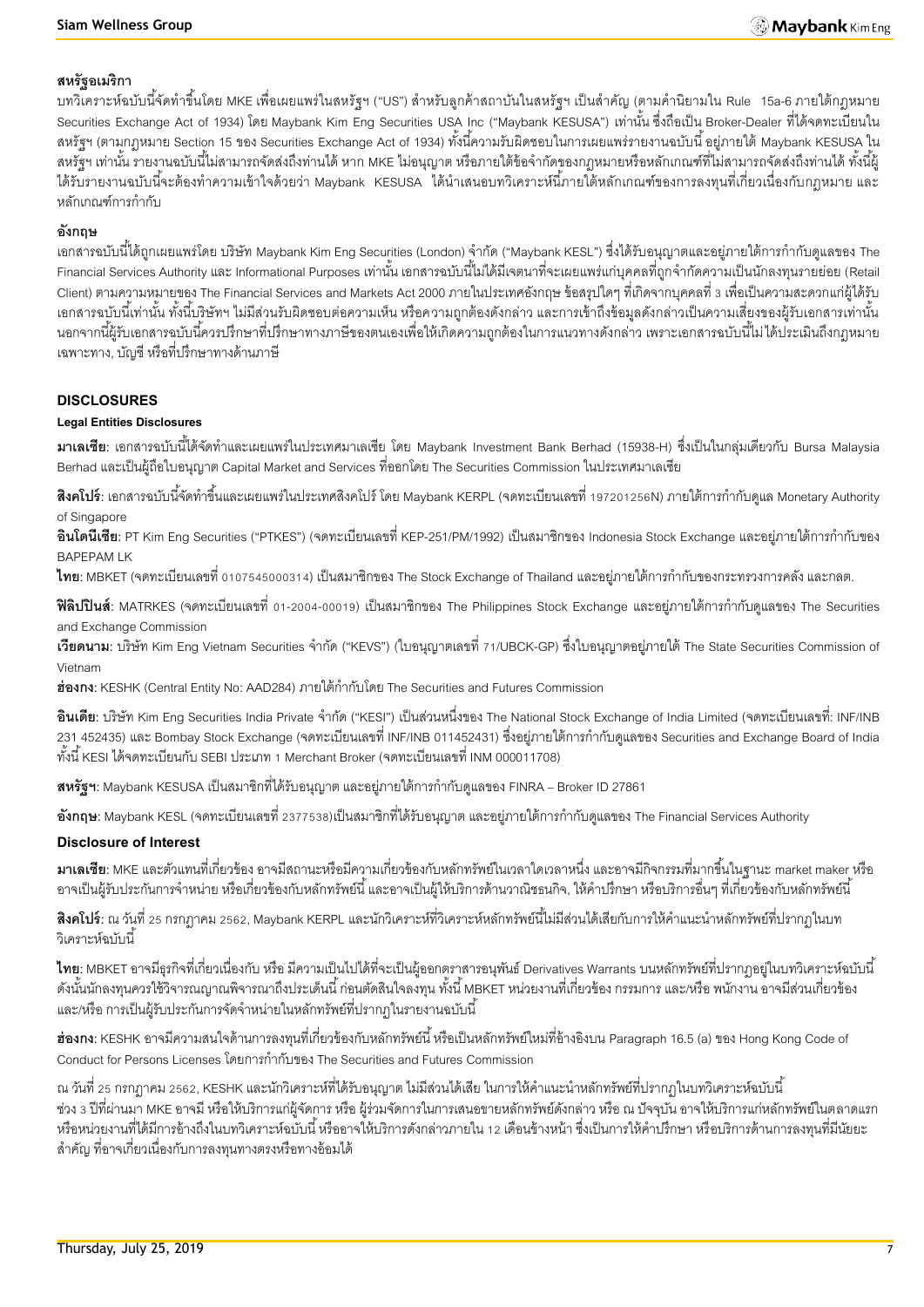#### **OTHERS**

### **Analyst Certification of Independence**

้ ความถูกต้องของมุมมองที่ผ่านบทวิเคราะห์ฉบับนี้ เป็นการสะท้อนถึงแนวความคิด และมุมมองของนักวิเคราะห์ และรวมถึงหลักทรัพย์หรือผู้ออกหลักทรัพย์เท่านั้น ้ ผลตอบแทนของนักวิเคราะห์ทั้งทางตรงหรือทางอ้อมของนักวิเคราะห์ ไมได้ขึ้นอยู่กับการให้คำแนะนำ หรือมุมมองผ่านบทวิเคราะห์ฉบับนี้

# **ค าเตือน**

Structure Securities ซึ่งเป็นตราสารที่มีความซับซ้อน โดยเฉพาะอย่างยิ่งในส่วนของความเสี่ยงที่สูงขึ้นนั้น มีวัตถุประสงค์ที่จะเสนอขายให้แก่นักลงทุนที่มีความรู้ความ เข้าใจ รวมถึงสามารถรับความเสี่ยงได้เป็ นอย่างดี ทั ้งนี ้มูลค่าตลาดของตราสารประเภทนี ้ อาจเปลี่ยนแปลงไปตามสภาพเศรษฐกิจ ตลาดเงินตลาดทุน การเมือง (รวมถึง อัตราดอกเบี้ย Spot / ล่วงหน้า และอัตราแลกเปลี่ยน), Time to Maturity, ภาวะตลาด และความผันผวน รวมถึงคุณภาพ/ ความน่าเชื่อถือของผู้ออก หรือหลักทรัพย์ อ้างอิงนั้นๆ นักลงทุนที่ให้ความสนใจในการลงทุนตราสารประเภทนี้ จะต้องเข้าใจและวิเคราะห์ถึงตราสารประเภทนี้ด้วยตนเอง และปรึกษากับผู้เชี่ยวชาญของตนใน ส่วนของความเสี่ยงที่อาจเกิดขึ้นจากการลงทุนในตราสารประเภทนี้

์ ทั้งนี้ไม่ว่าส่วนใดส่วนหนึ่งของรายงานฉบับนี้ ไม่อนุญาตให้มีการคัดลอก, จัดทำสำเนา, ลอกเลียน หรือในความหมายที่ใกล้เคียง หรือการเผยแพร่ด้วย **ตนเอง โดยไมได้รับความเห็นชอบจาก MKE**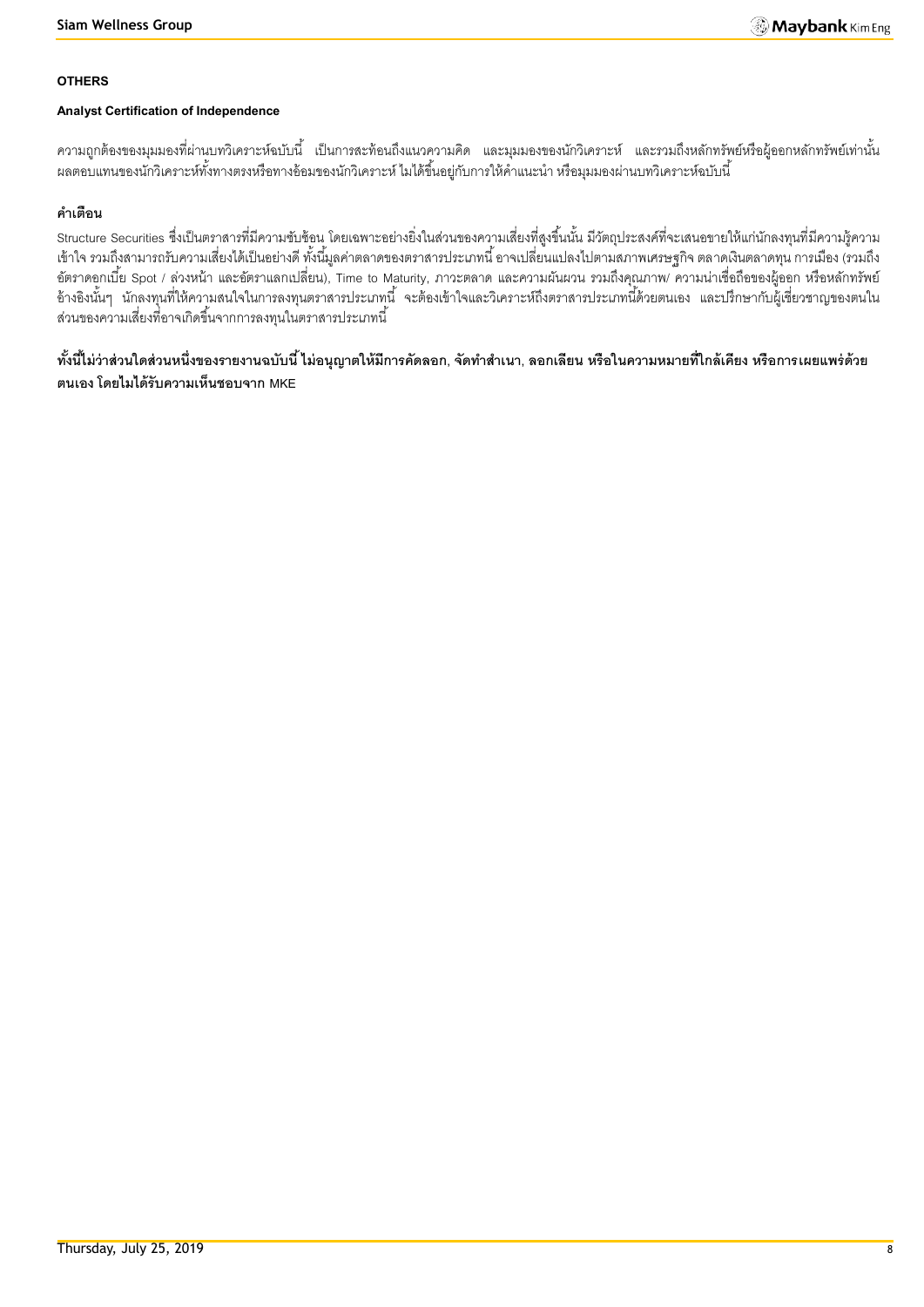#### **Siam Wellness Group**

**สาขากรุงเทพฯ** ี<u>สำ**นักงานใหญ่**<br>อาคารสำนักงาน ดิ ออฟฟิศเศส แอท เซ็นทรัลเวิลด์</u><br>ชั้น 20-21, 24 เลขที่ 999/9 ถนนพระราม 1 แขวงปทุมวัน เขตปทุมวัน กรุงเทพฯ 10330

โทร 0-2658-5000 โทรสาร 0-2658-6301

ี<u>สาขา**ศรีนครินทร์**</u><br>ห้างสรรพสินค้า Big C ขั้น 1 เลขที่ 425 หมู่ 5<br>ถนนศรีนครินทร์ ตำบลสำโรงเหนือ อำเภอเมือง จังหวัดสมุทรปราการ 10270 โทร 0-2758-7556 โทรสาร 0-2758-7551

**สาขาฟิ วเจอร์ พาร์ค รังสิต** 94 หมู่.2 ศูนย์การค้า ฟิวเจอร์พาร์ค รังสิต ห้อง 091-92<br>ชั้น G F ถ.พหลโยธิน ต.ประชาธิปัตย์ อ.ธัญบุรี จ.ปทุมธานี 12130 ทีม 1 โทร. 0-2958-0592 โทรสาร. 0-2958-0420 ทีม 2 โทร.0-2958-0992 โทรสาร 02-958-0590 ต่อ400

**สาขาธนิยะ** 52 อาคารธนิยะพลาซ่า ชั ้น 20 ถนนสีลม แขวงสุริยวงศ์ เขตบางรัก กรุงเทพฯ 10500 โทร 0-2231-2700 โทรสาร 0-2231-2130

**สาขาแฟชั่นไอส์แลนด์** เลขที่ 587, 589 / 7-9 ศูนย์การค้าแฟชั่นไอส์แลนด์<br>ห้อง B001 A ขั้น บีเอฟ ถนนรามอินทรา แขวงคันนายาว เขตคันนายาว กรุงเทพฯ 10230 โทร .0-2947-5800 โทรสาร .0-2947-5799

**สาขาฟอร์จูนทาวน์**<br>5 อาคารฟอร์จูนทาวน์ ชั้นใต้ดิน ถนนรัชดาภิเษก แขวงดินแดง เขตดินแดง กรุงเทพฯ 10400 โทร 0-2641-0977 โทรสาร 0-2641-0966

**สาขาทองหล่อ** อาคารอเนกวณิช เลขที่ 154ชั ้น 3 ห้อง C ถนนสุขุมวิท 55 ซอยทองหล่อ )แขวงคลองตันเหนือ เขตวัฒนา กรุงเทพมหานคร 10110 โทร 0-2013- 7470 โทรสาร 0-2013-7473

**สาขาต่างจังหวัด**

**สาขาเชียงใหม่ 1** 244 อาคารส านักงาน ชั ้น 2-3 ถนนวัวลาย ตำบลหายยา อำเภอเมืองเชียงใหม่ จังหวัดเชียงใหม่ 50100 โทร (053) 284-000 โทรสาร (053) 284-019

**สาขาล าปาง** 319 ศูนย์การค้าเซ็นทรัลพลาซ่า ชั้น3 ถนนไฮเวย์-งาว ตำบลสวนดอก อ าเภอเมือง จังหวัดล าปาง 52100 โทร (054) 811-817 โทรสาร (054) 811-816

**สาขาระยอง** 1 <u>..............</u><br>180/1-2 อาคารสมาพันธ์ ชั้น 2 ถนนสุขุมวิท ตำบลเชิงเนิน -----------------------------<br>อำเภอเมืองระยอง จังหวัดระยอง 21000 โทร (038) 862-022-9 โทรสาร (038) 862-043

**สาขาหาดใหญ่**  1,3,5 ซอยจุติอุทิศ 3 ถนนจุติอนุสรณ์ ต าบลหาดใหญ่ อ าเภอหาดใหญ่ จังหวัดสงขลา 90110 โทร (074) 237-100 โทรสาร (074) 239-509

**สาขายะลา** <u>ี่มารับระมา</u><br>เลขที่ 18 กายเสดงพี่ร้อง ตำบลสะเตง อ าเภอเมือง จังหวัดยะลา 95000 โทร (073) 222-324 โทรสาร (073) 222-2329

<mark>สาขาญาดา</mark><br>56 อาคารญาดา ชั้น 5 ถนนสีลม แขวงสุริยวงศ์ เขตบางรัก กรุงเทพฯ 10500 โทร 0-2632-8341 โทรสาร 0-2632-8395

<u>สาขา**งามวงศ์วาน**</u><br>30/39-50 อาคารสำนักงานเดอะมอลล์งามวงศ์วาน<br>ชั้น 14 ถนนงามวงศ์วาน แขวงบางเขน อ าเภอเมือง จังหวัดนนทบุรี 11000 โทร 0-2550-0577 โทรสาร 0-2550-0566

**สาขาท่าพระ** 99 อาคารสำนักงานเดอะมอลล์ ท่าพระ ชั้น 12 ถนนรัชดาภิเษก-ท่าพระ แขวงบุคคโล เขตธนบุรี กรุงเทพฯ 10600 โทร 0-2876-6500 โทรสาร 0-2876-6531

**สาขาปิ่ นเกล้า** <u>................</u><br>7/129 อาคารเซ็นทรัลปิ่นเกล้า ชั้น 3 ห้อง 302 ถนนบรมราชชนนี แขวงอรุณอัมรินทร์ เขตบางกอกน้อย กรุงเทพฯ 10700 โทร 0-2884-9847 โทรสาร 0-2884-6920

**สาขาสีลม** 62 อาคารธนิยะ ชั้น 4<br>ถนนสีลม แขวงสุริยวงศ์ เขตบางรัก กรุงเทพฯ 10500 โทร 0-2231-2700 โทรสาร 0-2231-2418

**สาขาวัชรพล** <u>...........</u><br>78/13 ซอยวัชรพลว แขวงท่าแร้ง เขตบางเขน กรุงเทพ 10220 โทร 0-2363-6736 โทรสาร 0-2363-6725

**สาขาออล ซีซั่นส์** อาคาร All Seasons Place Retail Center ชั ้น3 ห้อง311 เลขที่ 87/2 ถนนวิทยุแขวงลุมพินีเขตปทุมวัน กรุงเทพ 10330 โทร 0-2654-0084 โทรสาร .0-2654-0094

**สาขาเชียงใหม่ 2**<br>201/3 ถนนมหิดล ตำบลหายยา อ าเภอเมืองเชียงใหม่ จังหวัดเชียงใหม่ 50100 โทร (053) 284-138 โทรสาร (053) 202-695

**สาขาสุรินทร์** 137/5-6 ถนนศิริรัฐ ้าบกบี บ เกมมาระ<br>ตำบลในเมือง อำเภอเมือง จังหวัดสุรินทร์ 32000 โทร (044) 531-600 โทรสาร (044) 519-378

**สาขาระยอง 2** โครงการ TSK PARK ชั ้น1 เลขที่ 351-351/1 ถนนสุขุมวิท ตำบลเนินพระ คำเภคเมือง จังหวัดระยอง 21000 โทร (038) 807-459 โทรสาร (038) 807-841

**สาขาสุราษฏร์ธานี** 216/3 หมู่ที่ 4 ถนนชนเกษม<br>ตำบลมะขามเตี๋ย อำเภอเมืองสุราษฎร์ธานี จังหวัดสุราษฎร์ธานี 84000 โทร (077) 205-460 โทรสาร (077) 205-475 **สาขาซีคอนสแควร์** 55 อาคารซีคอนสแควร์ ชั ้น G ห้อง 1005 ถนนศรีนครินทร์ แขวงหนองบอน เขตประเวศ กรุงเทพฯ 10260 โทร 0-2320-3600 โทรสาร 0-2320-3610

**สาขาลาดพร้าว**<br>1693 อาคารสำนักงานศูนย์การค้าเซ็นทรัลพลาซ่า ลาดพร้าว<br>ขั้น 11 ถนนพหลโยธิน แขวงลาดพร้าว เขตจตุจักร กรุงเทพฯ 10900 โทร 0-2541-1411 โทรสาร 0-2541-1108

**สาขาบางแค**  $275$  หมู่ที่ 1 เดอะมอลล์บางแค ชั้น 8 ถนนเพชรเกษม แขวงบางแคเหนือ เขตบางแค กรุงเทพฯ 10160 โทร 0-2804-4235 โทรสาร 0-2804-4251

**สาขาสาทร** <u>.............</u><br>92/10 อาคารสาธรธานี 2 ชั้น 7 ถนนสาทรเหนือ แขวงสีลม เขตบางรัก กรุงเทพมหานคร 10500 โทร .0-2636-7550 โทรสาร .0-2636-7565

**สาขาเดอะ ไนน์** เลขที่ 999 / 3 โครงการ เดอะ ไนน์ ชั้น 3 ถนนพระราม 9 แขวงสวนหลวง เขตสวนหลวง กรุงเทพ 10250 โทร .0-2056-7816 โทรสาร 0-2056-7815

**สาขาแจ้งวัฒนะ** 99/9 หมู่ที่ 2อาคารเซ็นทรัลพลาซ่า แจ้งวัฒนะ ้อยฟฟิศ ทาวเวอร์ ชั้น 14 ห้อง 1401 ถนนแจ้งวัฒนะ ตำบลบางตลาด<br>อำเภอปากเกร็ด จังหวัดนนทบุรี 11120 โทร 0-2835- 3283 โทร 0-2835- 3280

ี<u>สาขาเซ็นเวิลด์</u><br>อาคาร เซ็นเวิลด์ ชั้น 15 ห้อง 1501 เลขที่ 4,4/5 ถนนราชด าริ แขวงปทุมวัน เขตปทุมวัน กรุงเทพฯ 10330 โทร 0-2658-5000

**สาขานครราชสีมา**<br>\_1242/2 อาคารศูนย์การค้าเดอะ มอลล์ ห้อง เอ3 ชั้น 7 ถนนมิตรภาพ ตำบลในเมือง อ าเภอเมือง นครราชสีมา 30000 โทร (044) 288-455 โทรสาร) .044) 288-466

**สาขาอุบลราชธานี** อาคารเซ็นทรัลพลาซ่า ห้อง G3 ชั้น G<br>เลขที่ 311 หมู่ 7 ตำบลแจระแม<br>อำเภอเมือง จังหวัดอุบลราชธานี 34000 โทร (045) 422-911 โทรสาร (045) 422-930

**สาขาจันทบุรี** 351/8 ถนนท่าแฉลบ ตำบลตลาด อ าเภอเมือง จังหวัดจันทบุรี 22000 โทร (039) 312-416 โทรสาร (039) 312-391

**สาขานครสวรรค์** เลขที่ 1/15-16 ถนนสุชาดา ต าบลปากน ้าโพ อ าเภอเมือง จังหวัดนครสวรรค์ 60000 โทร (056) 217-140 โทรสาร (056) 314-151

ี<u>สาขาพาหุรัด</u><br>125 อาคารดิโอลด์สยามพลาซ่า<br>ชั้น 3 ถนนพาหุรัด แขวงวังบูรพาภิรมย์ เขตพระนคร กรุงเทพฯ 10200 โทร 0-2225-0242 โทรสาร 0-2225-0523

<mark>สาขาเอ็มโพเรี่ยม</mark><br>622 อาคารดิเอ็มโพเรี่ยม ชั้น 14 ถนนสุขุมวิท แขวงคลองตัน เขตคลองเตย กรุงเทพฯ 10110 โทร 0-2664-9800 โทรสาร 0-2664-9811

<u>สาขา รามคำแหง เดอะ พาซิโอ ทาวน์</u> เลขที่ 7/2-7 ศูนย์การค้า เดอะ พาซิโอ ทาวน์ ชั้น 1

ถนนรามค าแหง แขวงสะพานสูง กรุงเทพมหานคร 10240 โทร 0-2111-3185 โทรสาร 0**-2111-3184**

**สาขาบางกะปิ** 3105 อาคารเอ็นมาร์ค พลาซ่า ชั ้น3 ถนนลาดพร้าว แขวงคลองจั่น เขตบางกะปิ กรุงเทพ 10240 โทร.0-2378-1144 โทรสาร. 0-2378-1323

**สาขาประตูน้ำ** 553 อาคารเดอะพาลาเดียม อาคารเอ ชั้น 14<br>ถนนราชปรารภ แขวงมักกะสัน เขตราชเทวี กรุงเทพ 10400 โทร0-2250-6192 โทรสาร 0-2250-6199

**สาขาธัญญะ พาร์ค**<br>735/5 ธัญญะ ช็อปปิ้ง พาร์ค อาคาร E ชั้น 2<br>ถนนศรีนครินทร์ แขวงสวนหลวง (คลองประเวศฝั่งเหนือ) เขตพระโขนง กรุงเทพ 10260 โทร. 0-2108-6300 ,โทรสาร 0-2108-6301

**สาขา ราชพฤกษ์** เลขที่ 555/9 ศูนย์การค้า เดอะ คริสตัล ราชพฤกษ์<br>อาคารเอ ชั้น 2 ห้อง 246-247 หมู่ที่ 1 ิถนนราชพฤกษ์ ตำบลบางขนุน อำเภอบางกรวย จังหวัดนนทบุรี 11130 โทร 0-2050-4530 โทรสาร 0**-2050-4539**

**สาขาชลบุรี**  55/60 หมู่ที่1 ซอยลุงสอง หลังศูนย์การค้าเซ็นทรัลพลาซ่าซลบุรี<br>ตำบลเสม็ด อำเภอเมือง ซลบุรี 20000 โทร (038) 053-950 โทรสาร (038) 053-966

**สาขาสมุทรสาคร** เลขที่ 88/118 ถนนท่าปรง นามา 557 115 นาคมา 1274<br>ตำบลมหาชัย อำเภอเมืองสมุทรสาคร จังหวัดสมุทรสาคร 74000 โทร (034) 429-038 โทรสาร (034) 429-051

**สาขาภูเก็ต** เลขที่ 1, 1/1 ถนนทุ่งคา ตำบลตลาดใหญ่<br>อำเภอเมือง จังหวัดภูเก็ต 83000<br>โทร (076) 355-730 โทรสาร (076) 355-730 ต่อ 119

**สาขาขอนแก่น** ี<u>.....................</u><br>163/1-2 ถนนกลางเมือง ตรงข้ามตลาดสดเทศบาล1 อ าเภอเมือง จังหวัด ขอนแก่น 40000 โทร (043) 058-900 โทรสาร) .043) 058-901

<u>คำขึ้แจ</u>ะ เอกสารณับนี้จัดทำขึ้นจากแหล่งข้อมูลที่ นมจ. หลักทาพย์ แย่แมงก์ กิแอ็ง (ประเทศไทย) เห็นว่าน่าเชื่อถือประกอบกับทัศนะส่วนตัวของผู้จัดทำ ซึ่งมีได้หมายถึงความถูกต้องหรือสมบูรณ์ของข้อมูลดังกล่าวแต่อย่างได และเอกสารนี ข้อมูลประกอบการตัดสินใจในการลงทุนท่านั้น มีได้มีวัตถุประสงค์เพื่อที่จะขักชามทร์ข้ำการข้อชายหลักทรัพย์ไดโดยเฉพาะหรือเป็นการทั่วไปแต่อย่างใด นักลงทุนพึงใช้ข้อมูลในเอกสารนี้ประกอบกับข้อมูลและความเห็นอื่น ๆ และวิจารณญาณของตนใน เหมาะสมแก่กรณี ทั้งนี้ความเห็นที่แสดงอยู่ในเอกสารนี้เป็นความเห็นส่วนตัวเองผู้จัดทำ บมจ. หลักทรัพย์ แย้แบงก์ กิมเอ็ง (ประเทศไทย) ตลอดจนผู้บริหารและพนักงานของบริษัทไมจำเป็นต้องเห็นท้องกับความเห็นที่แสดงอยู่ในเอกสารนี้ด้วยแต่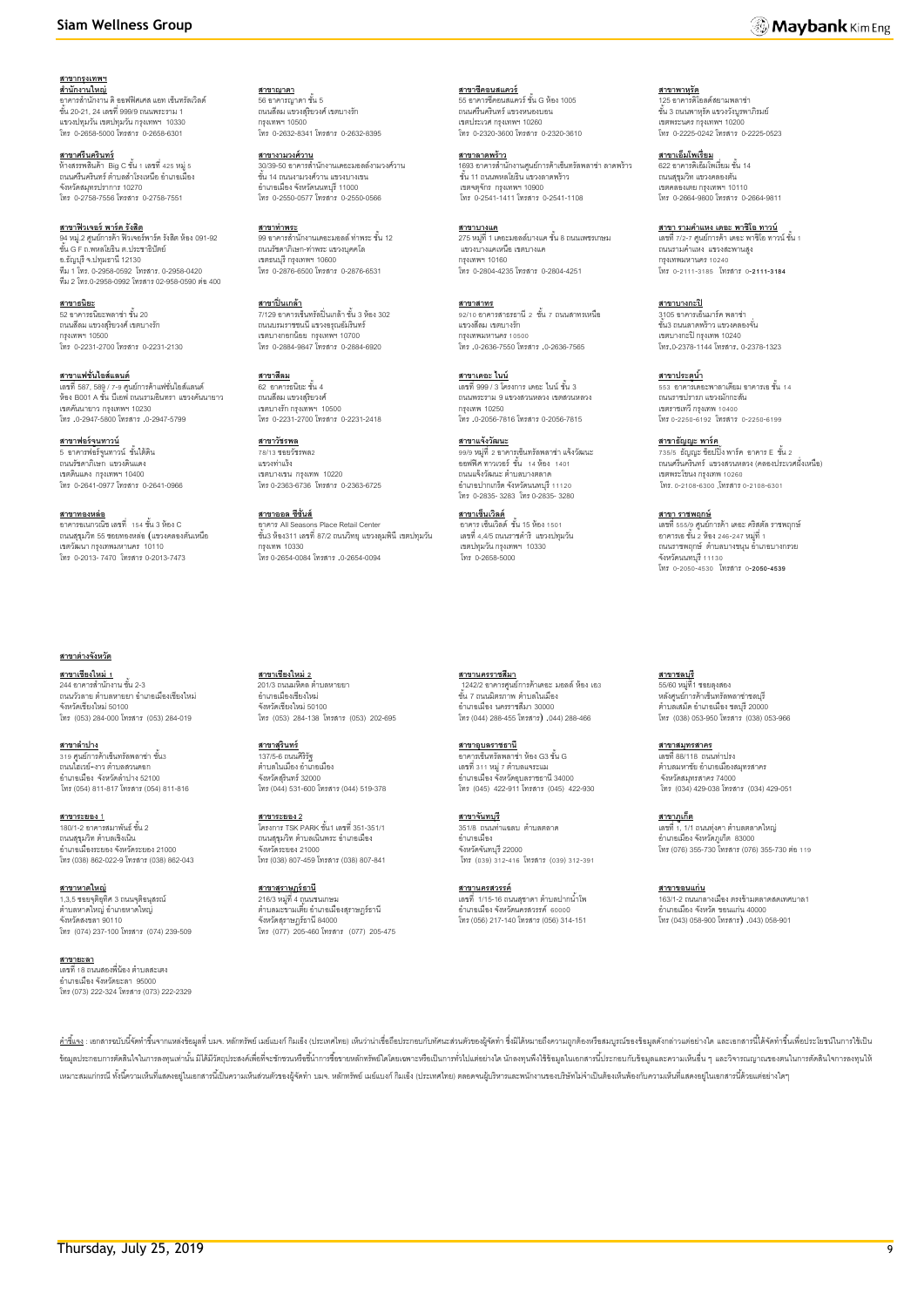#### **Siam Wellness Group**

### **Maybank** Kim Eng

|                                           |                              | THAT INSTITUTE OF DIRECTORS ASSOCIATION (IOD) CORPORATE GOVERNANCE REPORT RATING 2019 |                              |                             |                             |                             |                     |                            |
|-------------------------------------------|------------------------------|---------------------------------------------------------------------------------------|------------------------------|-----------------------------|-----------------------------|-----------------------------|---------------------|----------------------------|
| ΔΔΔΔΔ                                     |                              |                                                                                       |                              |                             |                             |                             |                     |                            |
| <b>ADVANC</b>                             | <b>CPN</b>                   | <b>IVL</b>                                                                            | <b>PDJ</b>                   | <b>SC</b>                   | <b>TISCO</b>                | Score Range                 | Number of Logo      | <b>Description</b>         |
| AKP.                                      | <b>CSS</b>                   | <b>JSP</b>                                                                            | PG.                          | <b>SCB</b>                  | TKT.                        | 90-100                      | AAAAA               | Excellent                  |
| <b>AMATA</b>                              | DELTA                        | <b>KBANK</b>                                                                          | <b>PHOL</b>                  | <b>SCC</b>                  | <b>TMB</b>                  | 80-89                       | AAAA                | Very Good                  |
| <b>AMATAV</b>                             | DEMCO                        | KCE                                                                                   | PLANB                        | sccc                        | <b>TNDT</b>                 | 70-79                       | AΔA                 | Good                       |
| <b>ANAN</b>                               | DRT                          | <b>KKP</b>                                                                            | <b>PLANET</b>                | <b>SDC</b>                  | <b>TOP</b>                  | 60-69                       | ᅀᅀ                  | Satisfactory               |
| <b>AOT</b>                                | DTAC                         | <b>KSL</b>                                                                            | PPS                          | SE-ED                       | TRC                         | 50-59                       | Δ                   | Pass                       |
| AP.                                       | <b>DTC</b>                   | <b>KTB</b>                                                                            | PRG                          | SIS                         | <b>TRU</b>                  | Lowerthan 50                | No logo given       | N/A                        |
| <b>BAFS</b>                               | EA.                          | <b>KTC</b>                                                                            | <b>PSH</b>                   | <b>SITHAI</b>               | <b>TRUE</b>                 |                             |                     |                            |
| <b>BANPU</b>                              | <b>EASTW</b>                 | LHFG                                                                                  | <b>PSL</b>                   | <b>SNC</b>                  | <b>TSC</b>                  |                             |                     |                            |
| BAY                                       | EGCO                         | LIT.                                                                                  | <b>PTG</b>                   | <b>SPALI</b>                | <b>TSTH</b>                 |                             |                     |                            |
| <b>BCP</b>                                | GC                           | <b>LPN</b>                                                                            | PTT.                         | <b>SPRC</b>                 | <b>TTCL</b>                 |                             |                     |                            |
| <b>BCPG</b>                               | GEL                          | <b>MAKRO</b>                                                                          | PTTEP                        | <b>SSSC</b>                 | <b>TU</b>                   |                             |                     |                            |
| <b>BRR</b>                                | <b>GFPT</b>                  | <b>MBK</b>                                                                            | PTTGC                        | <b>STEC</b>                 | <b>TVD</b>                  |                             |                     |                            |
| <b>BTS</b>                                | GGC                          | <b>MCOT</b>                                                                           | <b>PYLON</b>                 | SVI.                        | <b>UAC</b>                  |                             |                     |                            |
| <b>BWG</b>                                | GOLD                         | <b>MINT</b>                                                                           | Q-CON                        | <b>SYNTEC</b>               | <b>UV</b>                   |                             |                     |                            |
| <b>CFRESH</b>                             | GP <sub>SC</sub>             | <b>MONO</b>                                                                           | QH.                          | <b>TASCO</b>                | VGI                         |                             |                     |                            |
| CHO                                       | <b>GRAMMY</b>                | <b>MTC</b>                                                                            | QTC                          | <b>TCAP</b>                 | VIH                         |                             |                     |                            |
| CK.                                       | <b>GUNKUL</b>                | <b>NCL</b>                                                                            | <b>RATCH</b>                 | <b>THAI</b>                 | <b>WACOAL</b>               |                             |                     |                            |
| CKP                                       | <b>HANA</b>                  | <b>NKI</b>                                                                            | <b>ROBINS</b>                | <b>THANA</b>                | <b>WAVE</b>                 |                             |                     |                            |
| CM.                                       | <b>HMPRO</b>                 | <b>NVD</b>                                                                            | S&J                          | <b>THANI</b>                | <b>WHA</b>                  |                             |                     |                            |
| CNT                                       | <b>ICC</b>                   | <b>NYT</b>                                                                            | <b>SABINA</b>                | <b>THCOM</b>                | WINNER                      |                             |                     |                            |
| COL                                       | <b>ICHI</b>                  | OISHI                                                                                 | SAMART                       | THIP                        |                             |                             |                     |                            |
| <b>CPF</b>                                | <b>INTUCH</b>                | <b>OTO</b>                                                                            | SAMTEL                       | THREL                       |                             |                             |                     |                            |
| CPI.                                      | <b>IRPC</b>                  | PCSGH                                                                                 | SAT                          | ΤIΡ                         |                             |                             |                     |                            |
| $\triangle \triangle \triangle \triangle$ |                              |                                                                                       |                              |                             |                             |                             |                     |                            |
| 28                                        | <b>BBL</b>                   | csc                                                                                   | <b>IC N</b>                  | <b>MALEE</b>                | PLAT                        | <b>SFP</b>                  | <b>TBSP</b>         | <b>TRT</b>                 |
| AAV                                       | <b>BDMS</b>                  | <b>CSP</b>                                                                            | <b>ILINK</b>                 | <b>MBKET</b>                | PM.                         | <b>SIAM</b>                 | <b>TCC</b>          | <b>TSE</b>                 |
| ACAP                                      | <b>BEC</b>                   | DCC                                                                                   | <b>INET</b>                  | M C                         | PORT                        | <b>SINGER</b>               | <b>TEAM</b>         | <b>TSR</b>                 |
| AGE                                       | <b>BEM</b>                   | DCORP                                                                                 | IRC.                         | <b>MEGA</b>                 | <b>PPP</b>                  | SIRI                        | <b>TFG</b>          | <b>TSTE</b>                |
| AH.                                       | <b>BFIT</b>                  | <b>DDD</b>                                                                            | <b>ITD</b>                   | <b>METCO</b>                | PREB                        | <b>SKE</b>                  | <b>TFMAMA</b>       | <b>TTA</b>                 |
| AHC                                       | <b>B GRIM</b>                | <b>EASON</b>                                                                          | <b>JAS</b>                   | MFC                         | <b>PRECHA</b>               | <b>SMK</b>                  | <b>THRE</b>         | <b>TTW</b>                 |
| <b>AIRA</b>                               | BIZ.                         | <b>ECF</b>                                                                            | <b>JCKH</b>                  | <b>MFEC</b>                 | PRINC                       | SMPC                        | <b>TICON</b>        | <b>TVI</b>                 |
| AIT.                                      | <b>BJC</b>                   | ECL                                                                                   | <b>JKN</b>                   | MK.                         | <b>PRM</b>                  | <b>SMT</b>                  | <b>TIPCO</b>        | <b>TVO</b>                 |
| AKR                                       | <b>BJCHI</b>                 | EE.                                                                                   | <b>JWD</b>                   | <b>MOONG</b>                | PT.                         | <b>SNP</b>                  | TK.                 | <b>TWP</b>                 |
| <b>ALLA</b>                               | <b>BLA</b>                   | EP G                                                                                  | ĸ.                           | <b>MSC</b>                  | QLT.                        | <b>SORKON</b>               | <b>TKN</b>          | <b>TWPC</b>                |
| ALT.                                      | <b>BOL</b>                   | ERW                                                                                   | <b>KBS</b>                   | M <sub>TI</sub>             | <b>RICHY</b>                | SP C                        | <b>TKS</b>          | U.                         |
| AMA                                       | <b>BPP</b>                   | ETE                                                                                   | <b>KCAR</b>                  | <b>NCH</b>                  | <b>RML</b>                  | SPI.                        | TM.                 | UM I                       |
| <b>AMANCH</b>                             | <b>BROOK</b>                 | FN.                                                                                   | <b>GKI</b>                   | <b>NEP</b>                  | <b>RS</b>                   | <b>SPPT</b>                 | <b>TMC</b>          | <b>UOBKH</b>               |
| <b>APCO</b>                               | <b>BTW</b>                   | <b>FNS</b>                                                                            | <b>KKC</b>                   | <b>NINE</b>                 | <b>RWI</b>                  | <b>SPVI</b>                 | TMI.                | UP.                        |
| <b>AQUA</b>                               | <b>CBG</b>                   | <b>FORTH</b>                                                                          | KOOL                         | <b>NOBLE</b>                | s.                          | SR.                         | <b>TMILL</b>        | UP F                       |
| ARIP                                      | <b>CEN</b>                   | FPI.                                                                                  | KTIS                         | <b>NOK</b>                  | \$11                        | <b>SSF</b>                  | <b>TMT</b>          | <b>UP OIC</b>              |
| <b>ARROW</b>                              | <b>CENTEL</b>                | <b>FSMART</b>                                                                         | L&E                          | <b>NSI</b>                  | <b>SALEE</b>                | <b>SST</b>                  | <b>TNITY</b>        | UT.                        |
| ASIA                                      | CGH                          | <b>FVC</b>                                                                            | LANNA                        | <b>NTV</b>                  | <b>SANKO</b>                | <b>STA</b>                  | <b>TNL</b>          | <b>UWC</b>                 |
| <b>ASIMAR</b>                             | CHEWA                        | <b>GBX</b>                                                                            | <b>LDC</b>                   | <b>NWR</b>                  | SAWAD                       | <b>SUC</b>                  | <b>TNP</b>          | <b>VNT</b>                 |
| ASK                                       | CHG                          | GCAP                                                                                  | LH                           | $_{\rm occ}$                | scc                         | <b>SUSCO</b>                | <b>TNR</b>          | <b>WHA UP</b>              |
| <b>ASN</b>                                | CHOW                         | <b>GLOBAL</b>                                                                         | <b>LHK</b>                   | OGC                         | <b>SCI</b>                  | <b>SUTHA</b>                | <b>TOA</b>          | <b>WICE</b>                |
| ASP.                                      | CI.                          | GLOW                                                                                  | LOXLEY                       | ORI                         | <b>SCN</b>                  | <b>SWC</b>                  | TOG                 | <b>WIIK</b>                |
| ATP30                                     | <b>CIMBT</b>                 | <b>GULF</b>                                                                           | LRH                          | PAP                         | SE.                         | <b>SYMC</b>                 | <b>TPA</b>          | XO.                        |
| AU.                                       | CNS                          | <b>HARN</b>                                                                           | <b>LST</b>                   | PATO                        | <b>SEAFCO</b>               | <b>SYNEX</b>                | TPAC                | <b>YUASA</b>               |
| <b>AUCT</b>                               | COM7                         | <b>HPT</b>                                                                            | м                            | PB                          | <b>SEAOIL</b>               | <b>TACC</b>                 | <b>TPBI</b>         | <b>ZMICO</b>               |
| <b>AYUD</b>                               | <b>COMAN</b><br><b>CPALL</b> | <b>HTC</b><br><b>HYDRO</b>                                                            | MACO                         | PDI<br><b>PJW</b>           | <b>SELIC</b><br><b>SENA</b> | <b>TAE</b><br><b>TAKUNI</b> | <b>TPCORP</b>       |                            |
| BA.                                       |                              |                                                                                       | <b>MAJOR</b>                 |                             |                             |                             | TRITN               |                            |
| $\triangle$ $\triangle$ $\triangle$       |                              |                                                                                       |                              |                             |                             |                             |                     |                            |
| 7UP.                                      | <b>BM</b>                    | D.                                                                                    | <b>GTB</b>                   | <b>KWC</b>                  | <b>NNCL</b>                 | <b>RPC</b>                  | <b>SSP</b>          | <b>TTI</b>                 |
| <b>ABICO</b>                              | <b>BR</b>                    | <b>DCON</b>                                                                           | <b>GYT</b>                   | <b>KWG</b>                  | NPK.                        | <b>RPH</b>                  | <b>STANLY</b>       | <b>TVT</b>                 |
| <b>ABM</b>                                | <b>BROCK</b>                 | <b>DIGI</b>                                                                           | <b>HTECH</b>                 | <b>KYE</b>                  | <b>OCEAN</b>                | SAMCO                       | <b>STPI</b>         | <b>TYCN</b>                |
| AEC                                       | <b>BSBM</b>                  | <b>DIMET</b>                                                                          | IFS.                         | LALIN                       | PAF                         | SAPPE                       | SUN                 | UEC                        |
| <b>AEONTS</b>                             | <b>B TNC</b>                 | <b>EKH</b>                                                                            | <b>IHL</b>                   | LEE                         | <b>PDG</b>                  | <b>SCP</b>                  | <b>SUPER</b>        | <b>UMS</b>                 |
| AF.                                       | CCET                         | EMC                                                                                   | ш                            | LPH                         | PF.                         | SF.                         | SVOA                | <b>UNIO</b>                |
| AJ.                                       | <b>CCP</b>                   | EP CO                                                                                 | INOX                         | <b>MATCH</b>                | <b>PICO</b>                 | sgF                         | Τ.                  | <b>VCO</b>                 |
| <b>ALUCON</b><br><b>AMARIN</b>            | <b>CGD</b>                   | <b>ESSO</b><br><b>ESTAR</b>                                                           | <b>INSURE</b><br><b>IRCP</b> | MATI<br><b>MBAX</b>         | <b>PIMO</b><br>PK.          | <b>SGP</b><br><b>SKN</b>    | TCCC<br><b>TCMC</b> | <b>VIBHA</b><br><b>VPO</b> |
|                                           | CHARAN                       |                                                                                       |                              |                             |                             |                             |                     |                            |
| <b>AMC</b><br>AS.                         | <b>CHAYO</b><br><b>CITY</b>  | FE.<br><b>FLOYD</b>                                                                   | IT.<br><b>ITEL</b>           | <b>M-CHAI</b><br><b>MDX</b> | PL.<br>PLE.                 | <b>SKR</b><br><b>SKY</b>    | THE.<br><b>THG</b>  | <b>WIN</b><br><b>WORK</b>  |
| ASAP                                      | <b>CMO</b>                   | <b>FOCUS</b>                                                                          | J.                           | <b>META</b>                 | <b>PMTA</b>                 | SLP.                        | <b>THM UI</b>       | WP.                        |
| <b>ASEFA</b>                              | CMR                          | FSS.                                                                                  | <b>JCK</b>                   | <b>MILL</b>                 | PPPM                        | <b>SMIT</b>                 | <b>TIC</b>          | <b>WPH</b>                 |
| <b>ASIAN</b>                              | COLOR                        | FTE.                                                                                  | <b>JMART</b>                 | <b>MJD</b>                  | <b>PRIN</b>                 | SOLAR                       | TITLE               | ZIGA                       |
| <b>BCH</b>                                | CPL.                         | <b>GENCO</b>                                                                          | JM T                         | MM.                         | PSTC                        | SPA                         | <b>TIW</b>          |                            |
| <b>BEAUTY</b>                             | <b>CPT</b>                   | GIFT                                                                                  | JTS.                         | <b>MODERN</b>               | PTL.                        | <b>SPCG</b>                 | <b>TMD</b>          |                            |
| BGT.                                      | CRD                          | GJS                                                                                   | <b>JUBILE</b>                | <b>MPG</b>                  | RCI.                        | SP G                        | TOPP                |                            |
| BH.                                       | <b>CSR</b>                   | <b>GLAND</b>                                                                          | <b>KASET</b>                 | <b>NC</b>                   | <b>RCL</b>                  | SQ.                         | <b>TPCH</b>         |                            |
| <b>BIG</b>                                | <b>CTW</b>                   | GP <sub>1</sub>                                                                       | <b>KCM</b>                   | <b>NDR</b>                  | <b>RJH</b>                  | <b>SRICHA</b>               | <b>TPIPP</b>        |                            |
| <b>BLAND</b>                              | <b>CWT</b>                   | <b>GREEN</b>                                                                          | <b>KIAT</b>                  | <b>NETBAY</b>               | <b>ROJNA</b>                | ssc.                        | <b>TPOLY</b>        |                            |
| Source: Thal Institute of Directors (IOD) |                              |                                                                                       |                              |                             |                             |                             |                     |                            |

# **ค าชี้แจง**

การเปิดเผยผลการสำรวจของสมาคมส่งเสริมสถาบันกรรมการบริษัทไทย (IOD) ในเรื่องการกำกับดูแลกิจการ (Corporate Governance) นี้ เป็นการดำเนินการตาม นโยบายของสำนักงานคณะกรรมการกำกับหลักทรัพย์และตลาดหลักทรัพย์ โดยการสำรวจของ IOD เป็นการสำรวจและประเมินจากข้อมล ของบริษัทจดทะเบียนใน ตลาดหลักทรัพย์แห่งประเทศไทย และตลาดหลักทรัพย์ เอ็มเอไอ ที่มีการเปิดเผยต่อสาธารณะ และเป็นข้อมลที่ผู้ลงทนทั่วไปสามารถเข้าถึงได้ ดังนั้น ผลสำรวจ ้ดังกล่าวจึงเป็นการนำเสนอในมมมองของบคคลภายนอก โดยไม่ได้เป็นการประเมินการปฏิบัติ และมิได้มีการใช้ข้อมลภายใน ในการประเมิน

้อนึ่ง ผลการสำรวจดังกล่าว เป็นผลการสำรวจ ณ วันที่ปรากกฎในรายงานการกำกับดูแลกิจการ บริษัทจดทะเบียนไทยเท่านั้น ดังนั้น ผลการสำรว จ จึงอาจ ่ เปลี่ยนแปลงได้ภายหลังวันดังกล่าว ทั้งนี้ บริษัทหลักทรัพย์ เมย์แบงก์ กิมเอ็ง (ประเทศไทย) จำกัด (มหาชน) มิได้ยืนยันหรือรับรองถึงความถูกต้องของ ผลการสำรวจ ดังกล่าวแต่อย่างใด

้ ฝ่ายวิจัยหลักทรัพย์ของ บมจ. หลักทรัพย์ เมย์แบงก์ กิมเอ็ง (ประเทศไทย) มี 2 ทีม คือ ฝ่ายวิจัย สำหรับนักลงทุนในประเทศ (Maybank Kim Eng Thailand) และ ฝ่ ายวิจัยนักลงทุนสถาบันต่างประเทศ (Maybank Kim Eng Institutional Research) อันมีเหตุผลมาจากลักษณะที่แตกต่างในด้าน ลักษณะผู้ลงทุน วัตถุประสงค์ และ กลยุทธ์ ทำให้คำแนะนำ และ/หรือ ราคาเป้าหมายอาจมีความแตกต่างกัน โดย Maybank Kim Eng Thailand มีวัตถุประสงค์ที่จะทำบทวิเคราะห์เพื่อสนับสนุนข้อมูล การลงทุนแก่นักลงทุนในประเทศ (ท่านสามารถดูรายละเอียดได้จาก http://kelive.maybank-ke.co.th) ในขณะที่ Maybank Kim Eng Institutional Research สำหรับนักลงทุนสถาบันต่างประเทศเท่านั้น.